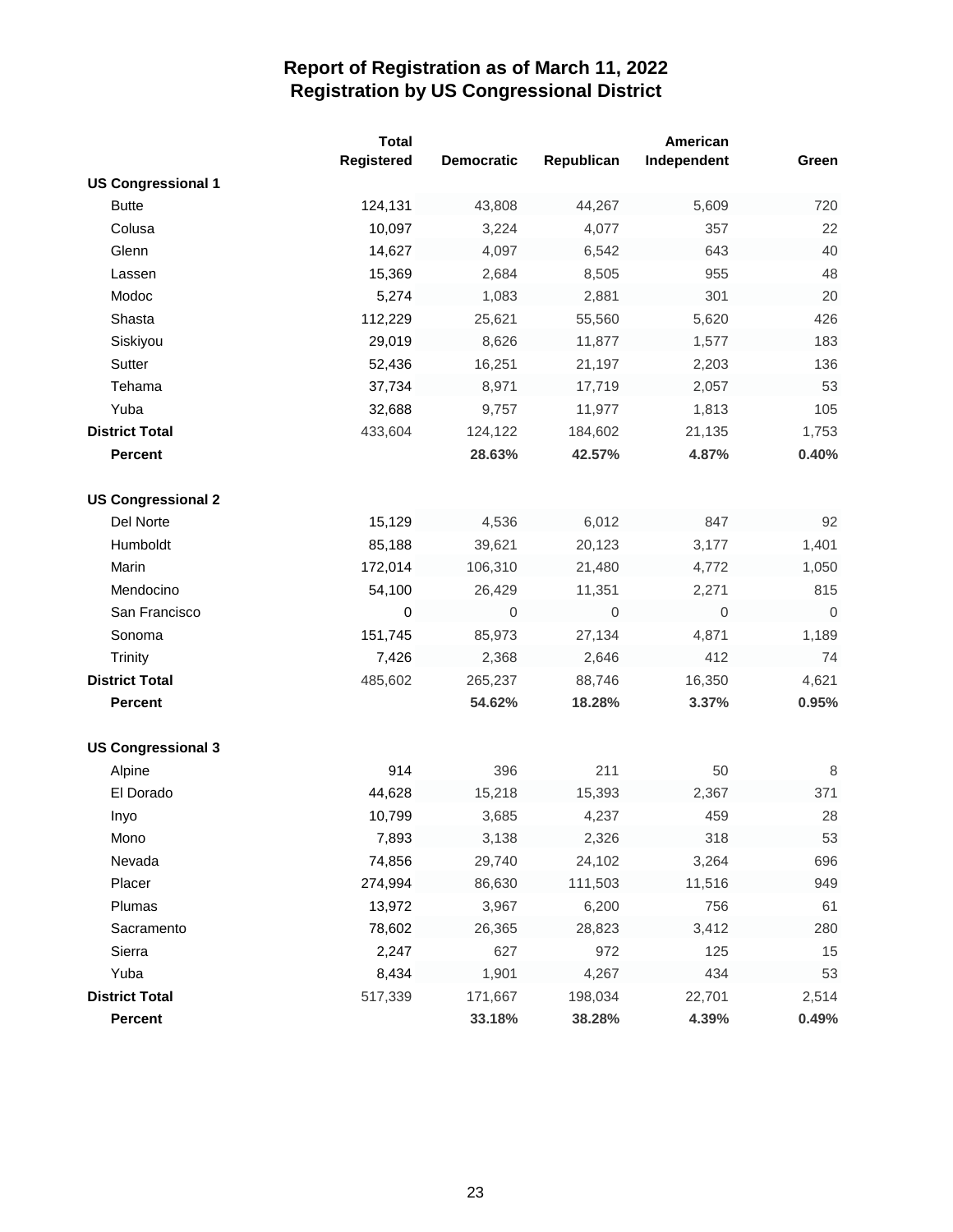|                           |             | Peace and  |                  |                  | <b>No Party</b> |
|---------------------------|-------------|------------|------------------|------------------|-----------------|
|                           | Libertarian | Freedom    | <b>Unknown</b>   | Other            | Preference      |
| <b>US Congressional 1</b> |             |            |                  |                  |                 |
| <b>Butte</b>              | 1,932       | 578        | 1,002            | 1,066            | 25,149          |
| Colusa                    | 139         | 54         | $\mathbf 0$      | 19               | 2,205           |
| Glenn                     | 191         | 74         | 10               | 72               | 2,958           |
| Lassen                    | 242         | 73         | 16               | 86               | 2,760           |
| Modoc                     | 67          | 24         | 6                | 21               | 871             |
| Shasta                    | 1,689       | 467        | 87               | 792              | 21,967          |
| Siskiyou                  | 477         | 163        | 210              | 77               | 5,829           |
| Sutter                    | 642         | 257        | 326              | 4,972            | 6,452           |
| Tehama                    | 540         | 181        | 34               | 356              | 7,823           |
| Yuba                      | 511         | 252        | 331              | 320              | 7,622           |
| <b>District Total</b>     | 6,430       | 2,123      | 2,022            | 7,781            | 83,636          |
| <b>Percent</b>            | 1.48%       | 0.49%      | 0.47%            | 1.79%            | 19.29%          |
|                           |             |            |                  |                  |                 |
| <b>US Congressional 2</b> |             |            |                  |                  |                 |
| Del Norte                 | 218         | 94         | 11               | 48               | 3,271           |
| Humboldt                  | 1,227       | 473        | 575              | 670              | 17,921          |
| Marin                     | 1,384       | 357        | 547              | 922              | 35,192          |
| Mendocino                 | 755         | 366        | 325              | 110              | 11,678          |
| San Francisco             | 0           | $\,0\,$    | $\boldsymbol{0}$ | $\boldsymbol{0}$ | $\overline{0}$  |
| Sonoma                    | 1,779       | 524        | 1,059            | 765              | 28,451          |
| Trinity                   | 130         | 52         | 69               | 67               | 1,608           |
| <b>District Total</b>     | 5,493       | 1,866      | 2,586            | 2,582            | 98,121          |
| <b>Percent</b>            | 1.13%       | 0.38%      | 0.53%            | 0.53%            | 20.21%          |
|                           |             |            |                  |                  |                 |
| <b>US Congressional 3</b> |             |            |                  |                  |                 |
| Alpine                    | 17          | $\sqrt{2}$ | $\sqrt{2}$       | $\overline{4}$   | 224             |
| El Dorado                 | 851         | 209        | 2                | 396              | 9,821           |
| Inyo                      | 149         | 47         | 91               | 96               | 2,007           |
| Mono                      | 112         | 37         | 4                | 28               | 1,877           |
| Nevada                    | 1,176       | 285        | 32               | 4,657            | 10,904          |
| Placer                    | 5,036       | 702        | 1,664            | 1,765            | 55,229          |
| Plumas                    | 196         | 61         | 11               | 47               | 2,673           |
| Sacramento                | 1,259       | 210        | 324              | 782              | 17,147          |
| Sierra                    | 33          | 3          | 1                | 48               | 423             |
| Yuba                      | 120         | 31         | 59               | 52               | 1,517           |
| <b>District Total</b>     | 8,949       | 1,587      | 2,190            | 7,875            | 101,822         |
| Percent                   | 1.73%       | 0.31%      | 0.42%            | 1.52%            | 19.68%          |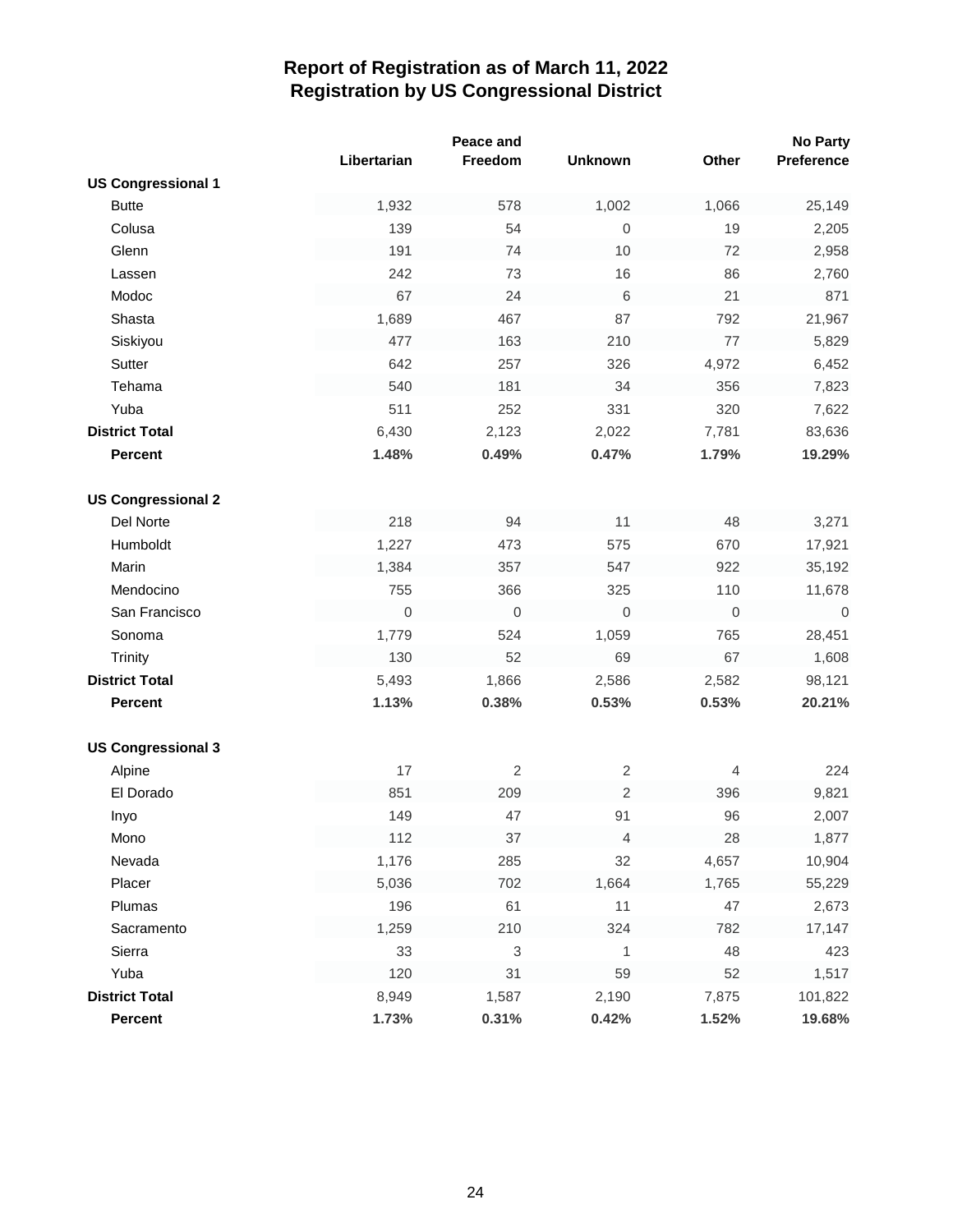|                           | <b>Total</b> |                   |            | American       |            |
|---------------------------|--------------|-------------------|------------|----------------|------------|
|                           | Registered   | <b>Democratic</b> | Republican | Independent    | Green      |
| <b>US Congressional 4</b> |              |                   |            |                |            |
| Lake                      | 37,422       | 14,307            | 11,317     | 2,011          | 311        |
| Napa                      | 84,332       | 42,397            | 17,985     | 3,120          | 477        |
| Solano                    | 82,111       | 31,710            | 26,314     | 3,589          | 268        |
| Sonoma                    | 151,338      | 85,944            | 25,878     | 4,866          | 1,078      |
| Yolo                      | 89,800       | 47,534            | 17,015     | 2,712          | 550        |
| <b>District Total</b>     | 445,003      | 221,892           | 98,509     | 16,298         | 2,684      |
| <b>Percent</b>            |              | 49.86%            | 22.14%     | 3.66%          | 0.60%      |
| <b>US Congressional 5</b> |              |                   |            |                |            |
| Amador                    | 26,645       | 7,331             | 12,397     | 1,386          | 111        |
| Calaveras                 | 32,282       | 8,619             | 14,921     | 1,739          | 157        |
| El Dorado                 | 93,109       | 27,352            | 40,329     | 4,312          | 319        |
| Fresno                    | 79,679       | 25,865            | 34,072     | 3,165          | 249        |
| Madera                    | 22,118       | 5,525             | 11,163     | 1,112          | 82         |
| Mariposa                  | 11,838       | 3,302             | 5,407      | 571            | 61         |
| Stanislaus                | 185,577      | 65,889            | 71,127     | 7,705          | 548        |
| Tuolumne                  | 34,957       | 10,195            | 15,391     | 1,815          | 145        |
| <b>District Total</b>     | 486,205      | 154,078           | 204,807    | 21,805         | 1,672      |
| <b>Percent</b>            |              | 31.69%            | 42.12%     | 4.48%          | 0.34%      |
|                           |              |                   |            |                |            |
| <b>US Congressional 6</b> |              |                   |            |                |            |
| Sacramento                | 406,530      | 175,006           | 110,858    | 17,214         | 1,864      |
| <b>District Total</b>     | 406,530      | 175,006           | 110,858    | 17,214         | 1,864      |
| <b>Percent</b>            |              | 43.05%            | 27.27%     | 4.23%          | 0.46%      |
|                           |              |                   |            |                |            |
| <b>US Congressional 7</b> |              |                   |            |                |            |
| Sacramento                | 384,561      | 196,938           | 78,171     | 13,682         | 1,635      |
| Solano                    | 73           | 28                | 16         | $\overline{7}$ | $\sqrt{2}$ |
| Yolo                      | 30,511       | 14,058            | 6,776      | 1,312          | 131        |
| <b>District Total</b>     | 415,145      | 211,024           | 84,963     | 15,001         | 1,768      |
| <b>Percent</b>            |              | 50.83%            | 20.47%     | 3.61%          | 0.43%      |
| <b>US Congressional 8</b> |              |                   |            |                |            |
| Contra Costa              | 235,990      | 147,396           | 24,377     | 6,569          | 1,251      |
| Solano                    | 179,487      | 95,634            | 31,081     | 6,121          | 767        |
| <b>District Total</b>     | 415,477      | 243,030           | 55,458     | 12,690         | 2,018      |
| <b>Percent</b>            |              | 58.49%            | 13.35%     | 3.05%          | 0.49%      |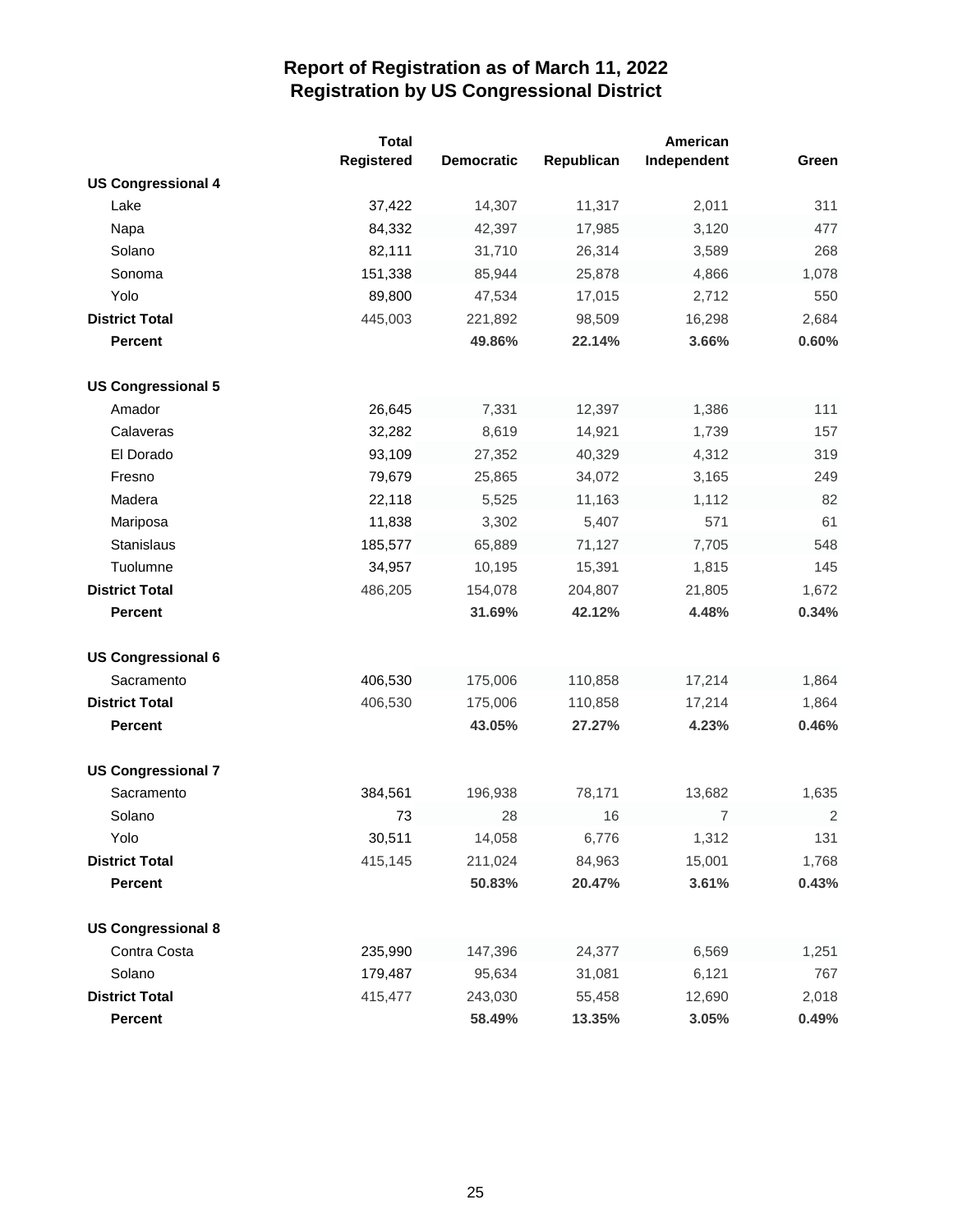|                           |             | Peace and   |                |                  | <b>No Party</b> |
|---------------------------|-------------|-------------|----------------|------------------|-----------------|
|                           | Libertarian | Freedom     | <b>Unknown</b> | Other            | Preference      |
| <b>US Congressional 4</b> |             |             |                |                  |                 |
| Lake                      | 511         | 265         | 101            | 142              | 8,457           |
| Napa                      | 1,002       | 334         | 619            | 409              | 17,989          |
| Solano                    | 1,180       | 332         | 224            | 479              | 18,015          |
| Sonoma                    | 1,770       | 588         | 1,122          | 857              | 29,235          |
| Yolo                      | 985         | 323         | 0              | 42               | 20,639          |
| <b>District Total</b>     | 5,448       | 1,842       | 2,066          | 1,929            | 94,335          |
| <b>Percent</b>            | 1.22%       | 0.41%       | 0.46%          | 0.43%            | 21.20%          |
| <b>US Congressional 5</b> |             |             |                |                  |                 |
| Amador                    | 489         | 92          | 30             | 130              | 4,679           |
| Calaveras                 | 600         | 124         | 141            | 307              | 5,674           |
| El Dorado                 | 1,763       | 202         | 8              | 660              | 18,164          |
| Fresno                    | 876         | 232         | 283            | 667              | 14,270          |
| Madera                    | 314         | 71          | 123            | 146              | 3,582           |
| Mariposa                  | 174         | 44          | 37             | 109              | 2,133           |
| Stanislaus                | 2,220       | 791         | 1,231          | 1,524            | 34,542          |
| Tuolumne                  | 583         | 140         | 12             | 57               | 6,619           |
| <b>District Total</b>     | 7,019       | 1,696       | 1,865          | 3,600            | 89,663          |
| <b>Percent</b>            | 1.44%       | 0.35%       | 0.38%          | 0.74%            | 18.44%          |
| <b>US Congressional 6</b> |             |             |                |                  |                 |
| Sacramento                | 5,951       | 2,557       | 2,362          | 3,124            | 87,594          |
| <b>District Total</b>     | 5,951       | 2,557       | 2,362          | 3,124            | 87,594          |
| <b>Percent</b>            | 1.46%       | 0.63%       | 0.58%          | 0.77%            | 21.55%          |
|                           |             |             |                |                  |                 |
| <b>US Congressional 7</b> |             |             |                |                  |                 |
| Sacramento                | 4,013       | 2,382       | 2,371          | 2,225            | 83,144          |
| Solano                    | $\mathbf 1$ | $\mathbf 0$ | 1              | $\boldsymbol{0}$ | 18              |
| Yolo                      | 322         | 206         | 0              | 23               | 7,683           |
| <b>District Total</b>     | 4,336       | 2,588       | 2,372          | 2,248            | 90,845          |
| <b>Percent</b>            | 1.04%       | 0.62%       | 0.57%          | 0.54%            | 21.88%          |
| <b>US Congressional 8</b> |             |             |                |                  |                 |
| Contra Costa              | 1,595       | 1,621       | 1,136          | 1,083            | 50,962          |
| Solano                    | 1,659       | 1,061       | 578            | 1,157            | 41,429          |
| <b>District Total</b>     | 3,254       | 2,682       | 1,714          | 2,240            | 92,391          |
| Percent                   | 0.78%       | 0.65%       | 0.41%          | 0.54%            | 22.24%          |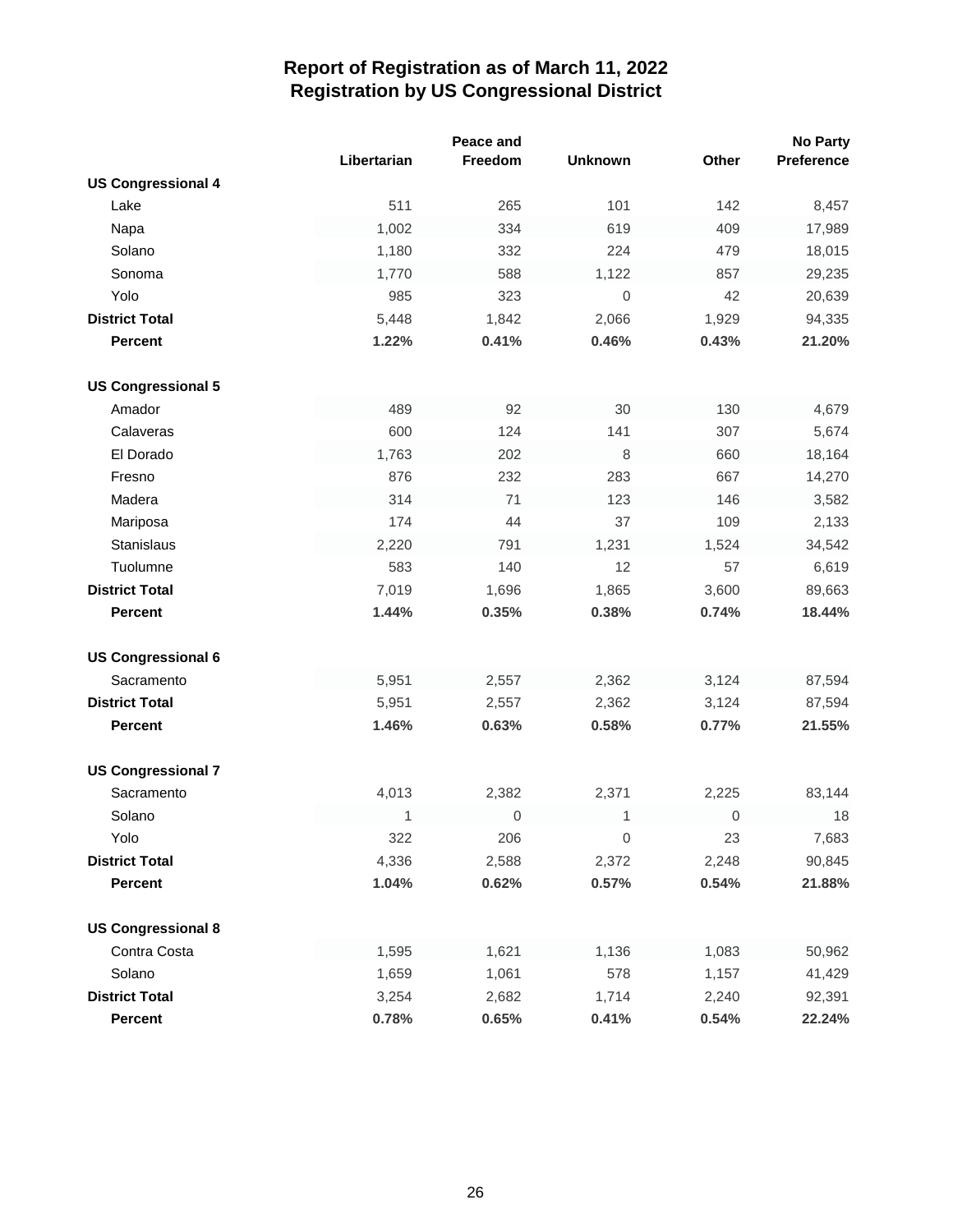|                            | <b>Total</b><br>Registered | <b>Democratic</b> | Republican  | American<br>Independent | Green          |
|----------------------------|----------------------------|-------------------|-------------|-------------------------|----------------|
| <b>US Congressional 9</b>  |                            |                   |             |                         |                |
| Contra Costa               | 11,801                     | 4,030             | 4,546       | 591                     | 25             |
| San Joaquin                | 365,725                    | 160,253           | 102,667     | 13,944                  | 1,153          |
| Stanislaus                 | 1,120                      | 206               | 683         | 41                      | $\mathbf 0$    |
| <b>District Total</b>      | 378,646                    | 164,489           | 107,896     | 14,576                  | 1,178          |
| <b>Percent</b>             |                            | 43.44%            | 28.50%      | 3.85%                   | 0.31%          |
| <b>US Congressional 10</b> |                            |                   |             |                         |                |
| Alameda                    | 24,282                     | 12,005            | 3,362       | 599                     | 45             |
| Contra Costa               | 459,341                    | 227,101           | 100,783     | 16,182                  | 1,661          |
| <b>District Total</b>      | 483,623                    | 239,106           | 104,145     | 16,781                  | 1,706          |
| <b>Percent</b>             |                            | 49.44%            | 21.53%      | 3.47%                   | 0.35%          |
| <b>US Congressional 11</b> |                            |                   |             |                         |                |
| San Francisco              | 439,483                    | 280,298           | 29,146      | 7,806                   | 2,483          |
| <b>District Total</b>      | 439,483                    | 280,298           | 29,146      | 7,806                   | 2,483          |
| <b>Percent</b>             |                            | 63.78%            | 6.63%       | 1.78%                   | 0.56%          |
| <b>US Congressional 12</b> |                            |                   |             |                         |                |
| Alameda                    | 439,614                    | 305,772           | 23,072      | 7,794                   | 3,638          |
| San Francisco              | $\pmb{0}$                  | $\mathbf 0$       | $\mathbf 0$ | 0                       | $\overline{0}$ |
| <b>District Total</b>      | 439,614                    | 305,772           | 23,072      | 7,794                   | 3,638          |
| <b>Percent</b>             |                            | 69.55%            | 5.25%       | 1.77%                   | 0.83%          |
| <b>US Congressional 13</b> |                            |                   |             |                         |                |
| Fresno                     | 34,684                     | 14,629            | 9,843       | 1,226                   | 84             |
| Madera                     | 49,156                     | 18,144            | 16,426      | 1,905                   | 141            |
| Merced                     | 123,604                    | 53,296            | 35,000      | 4,952                   | 423            |
| San Joaquin                | 19,398                     | 8,566             | 4,816       | 748                     | 49             |
| Stanislaus                 | 96,848                     | 44,271            | 26,035      | 3,496                   | 300            |
| <b>District Total</b>      | 323,690                    | 138,906           | 92,120      | 12,327                  | 997            |
| <b>Percent</b>             |                            | 42.91%            | 28.46%      | 3.81%                   | 0.31%          |
| <b>US Congressional 14</b> |                            |                   |             |                         |                |
| Alameda                    | 414,860                    | 217,688           | 67,522      | 11,221                  | 1,525          |
| <b>District Total</b>      | 414,860                    | 217,688           | 67,522      | 11,221                  | 1,525          |
| Percent                    |                            | 52.47%            | 16.28%      | 2.70%                   | 0.37%          |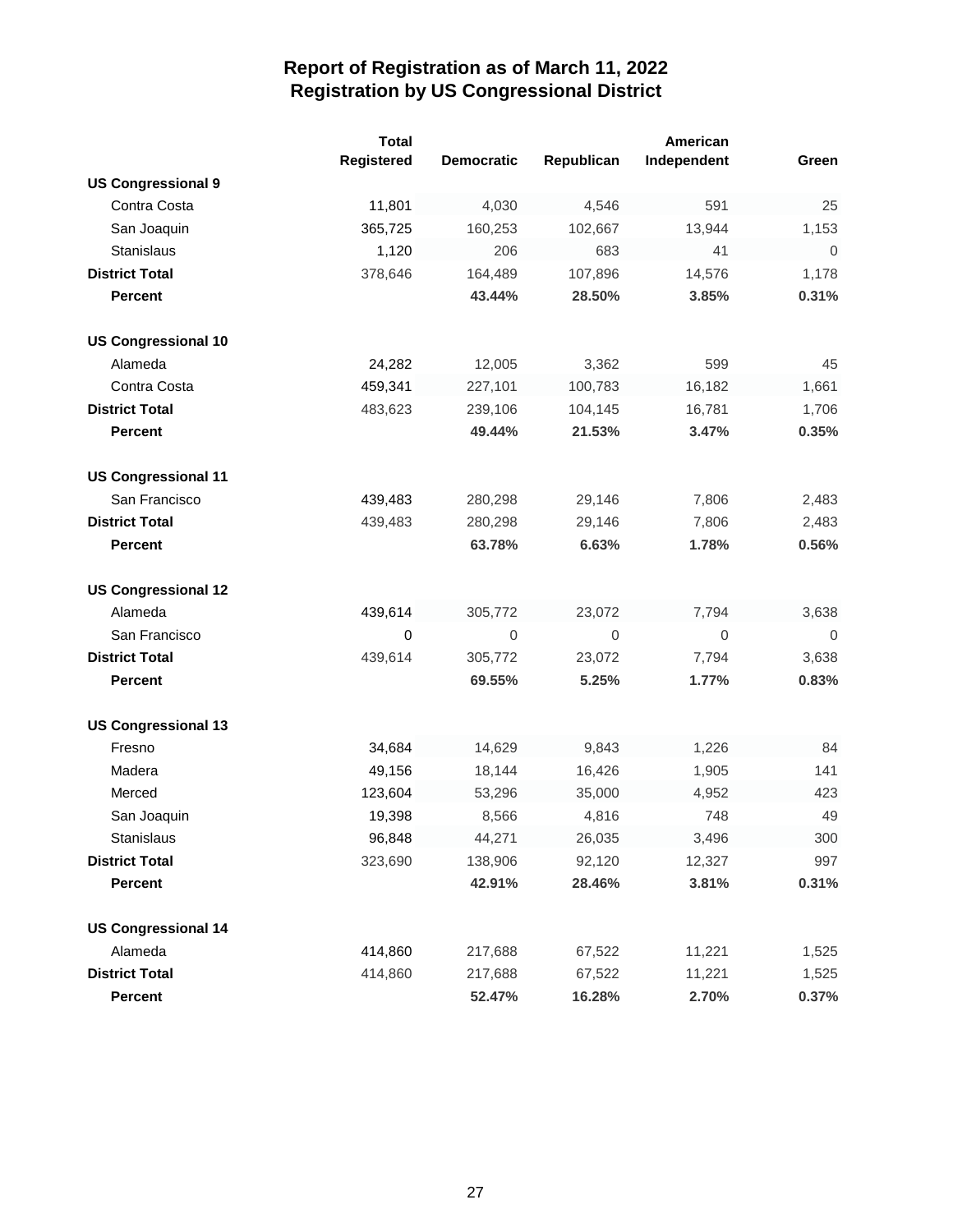|                            |             | Peace and      |                |                  | <b>No Party</b> |
|----------------------------|-------------|----------------|----------------|------------------|-----------------|
|                            | Libertarian | Freedom        | <b>Unknown</b> | Other            | Preference      |
| <b>US Congressional 9</b>  |             |                |                |                  |                 |
| Contra Costa               | 158         | 36             | 44             | 54               | 2,317           |
| San Joaquin                | 3,819       | 2,385          | 3,143          | 2,582            | 75,779          |
| <b>Stanislaus</b>          | 15          | $\overline{7}$ | $\overline{7}$ | $\,$ 5 $\,$      | 156             |
| <b>District Total</b>      | 3,992       | 2,428          | 3,194          | 2,641            | 78,252          |
| <b>Percent</b>             | 1.05%       | 0.64%          | 0.84%          | 0.70%            | 20.67%          |
| <b>US Congressional 10</b> |             |                |                |                  |                 |
| Alameda                    | 162         | 55             | 0              | 127              | 7,927           |
| Contra Costa               | 4,505       | 1,320          | 1,509          | 2,052            | 104,228         |
| <b>District Total</b>      | 4,667       | 1,375          | 1,509          | 2,179            | 112,155         |
| <b>Percent</b>             | 0.97%       | 0.28%          | 0.31%          | 0.45%            | 23.19%          |
| <b>US Congressional 11</b> |             |                |                |                  |                 |
| San Francisco              | 2,719       | 1,450          | 3,666          | 3,181            | 108,734         |
| <b>District Total</b>      | 2,719       | 1,450          | 3,666          | 3,181            | 108,734         |
| <b>Percent</b>             | 0.62%       | 0.33%          | 0.83%          | 0.72%            | 24.74%          |
| <b>US Congressional 12</b> |             |                |                |                  |                 |
| Alameda                    | 2,288       | 2,107          | 3              | 2,697            | 92,243          |
| San Francisco              | 0           | 0              | 0              | $\boldsymbol{0}$ | $\overline{0}$  |
| <b>District Total</b>      | 2,288       | 2,107          | 3              | 2,697            | 92,243          |
| <b>Percent</b>             | 0.52%       | 0.48%          | 0.00%          | 0.61%            | 20.98%          |
| <b>US Congressional 13</b> |             |                |                |                  |                 |
| Fresno                     | 283         | 261            | 213            | 303              | 7,842           |
| Madera                     | 507         | 398            | 458            | 292              | 10,885          |
| Merced                     | 1,302       | 856            | 182            | 584              | 27,009          |
| San Joaquin                | 199         | 120            | 182            | 154              | 4,564           |
| Stanislaus                 | 921         | 770            | 811            | 837              | 19,407          |
| <b>District Total</b>      | 3,212       | 2,405          | 1,846          | 2,170            | 69,707          |
| Percent                    | 0.99%       | 0.74%          | 0.57%          | 0.67%            | 21.54%          |
| <b>US Congressional 14</b> |             |                |                |                  |                 |
| Alameda                    | 3,353       | 1,638          | 2              | 2,488            | 109,423         |
| <b>District Total</b>      | 3,353       | 1,638          | $\mathbf{2}$   | 2,488            | 109,423         |
| Percent                    | 0.81%       | 0.39%          | 0.00%          | 0.60%            | 26.38%          |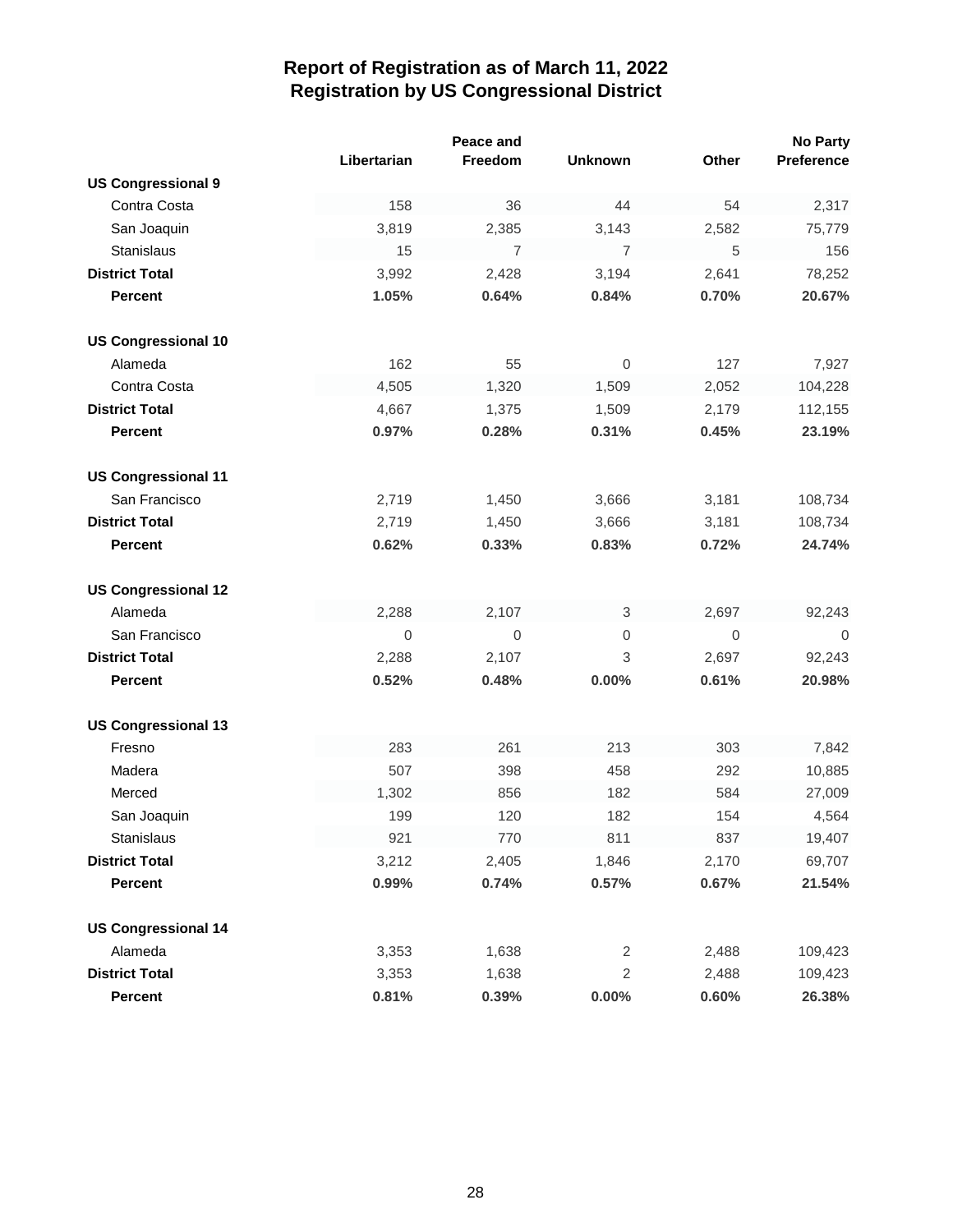|                            | <b>Total</b> |                   |            | American    |       |
|----------------------------|--------------|-------------------|------------|-------------|-------|
|                            | Registered   | <b>Democratic</b> | Republican | Independent | Green |
| <b>US Congressional 15</b> |              |                   |            |             |       |
| San Francisco              | 60,708       | 34,265            | 4,416      | 1,106       | 267   |
| San Mateo                  | 351,784      | 196,633           | 48,207     | 8,567       | 1,325 |
| <b>District Total</b>      | 412,492      | 230,898           | 52,623     | 9,673       | 1,592 |
| <b>Percent</b>             |              | 55.98%            | 12.76%     | 2.35%       | 0.39% |
|                            |              |                   |            |             |       |
| <b>US Congressional 16</b> |              |                   |            |             |       |
| San Mateo                  | 81,640       | 45,737            | 12,536     | 2,245       | 415   |
| Santa Clara                | 353,894      | 182,925           | 58,407     | 8,353       | 1,327 |
| <b>District Total</b>      | 435,534      | 228,662           | 70,943     | 10,598      | 1,742 |
| <b>Percent</b>             |              | 52.50%            | 16.29%     | 2.43%       | 0.40% |
|                            |              |                   |            |             |       |
| <b>US Congressional 17</b> |              |                   |            |             |       |
| Alameda                    | 58,420       | 29,460            | 8,048      | 1,276       | 209   |
| Santa Clara                | 299,649      | 148,474           | 45,334     | 6,447       | 966   |
| <b>District Total</b>      | 358,069      | 177,934           | 53,382     | 7,723       | 1,175 |
| <b>Percent</b>             |              | 49.69%            | 14.91%     | 2.16%       | 0.33% |
|                            |              |                   |            |             |       |
| <b>US Congressional 18</b> |              |                   |            |             |       |
| Monterey                   | 107,347      | 59,656            | 18,101     | 2,815       | 394   |
| San Benito                 | 37,205       | 17,828            | 9,528      | 1,342       | 140   |
| Santa Clara                | 173,862      | 92,194            | 28,922     | 5,314       | 809   |
| Santa Cruz                 | 29,593       | 18,140            | 3,472      | 665         | 158   |
| <b>District Total</b>      | 348,007      | 187,818           | 60,023     | 10,136      | 1,501 |
| <b>Percent</b>             |              | 53.97%            | 17.25%     | 2.91%       | 0.43% |
|                            |              |                   |            |             |       |
| <b>US Congressional 19</b> |              |                   |            |             |       |
| Monterey                   | 103,129      | 50,854            | 23,449     | 3,720       | 594   |
| San Luis Obispo            | 66,436       | 21,274            | 27,392     | 2,801       | 332   |
| Santa Clara                | 171,628      | 84,434            | 32,805     | 4,685       | 613   |
| Santa Cruz                 | 137,590      | 81,877            | 19,463     | 3,889       | 1,232 |
| <b>District Total</b>      | 478,783      | 238,439           | 103,109    | 15,095      | 2,771 |
| Percent                    |              | 49.80%            | 21.54%     | 3.15%       | 0.58% |
|                            |              |                   |            |             |       |
| <b>US Congressional 20</b> |              |                   |            |             |       |
| Fresno                     | 122,757      | 36,509            | 54,494     | 5,247       | 354   |
| Kern                       | 228,497      | 56,672            | 110,269    | 10,718      | 631   |
| Kings                      | 29,830       | 8,117             | 13,728     | 1,187       | 90    |
| Tulare                     | 64,066       | 18,222            | 28,996     | 2,826       | 197   |
| <b>District Total</b>      | 445,150      | 119,520           | 207,487    | 19,978      | 1,272 |
| Percent                    |              | 26.85%            | 46.61%     | 4.49%       | 0.29% |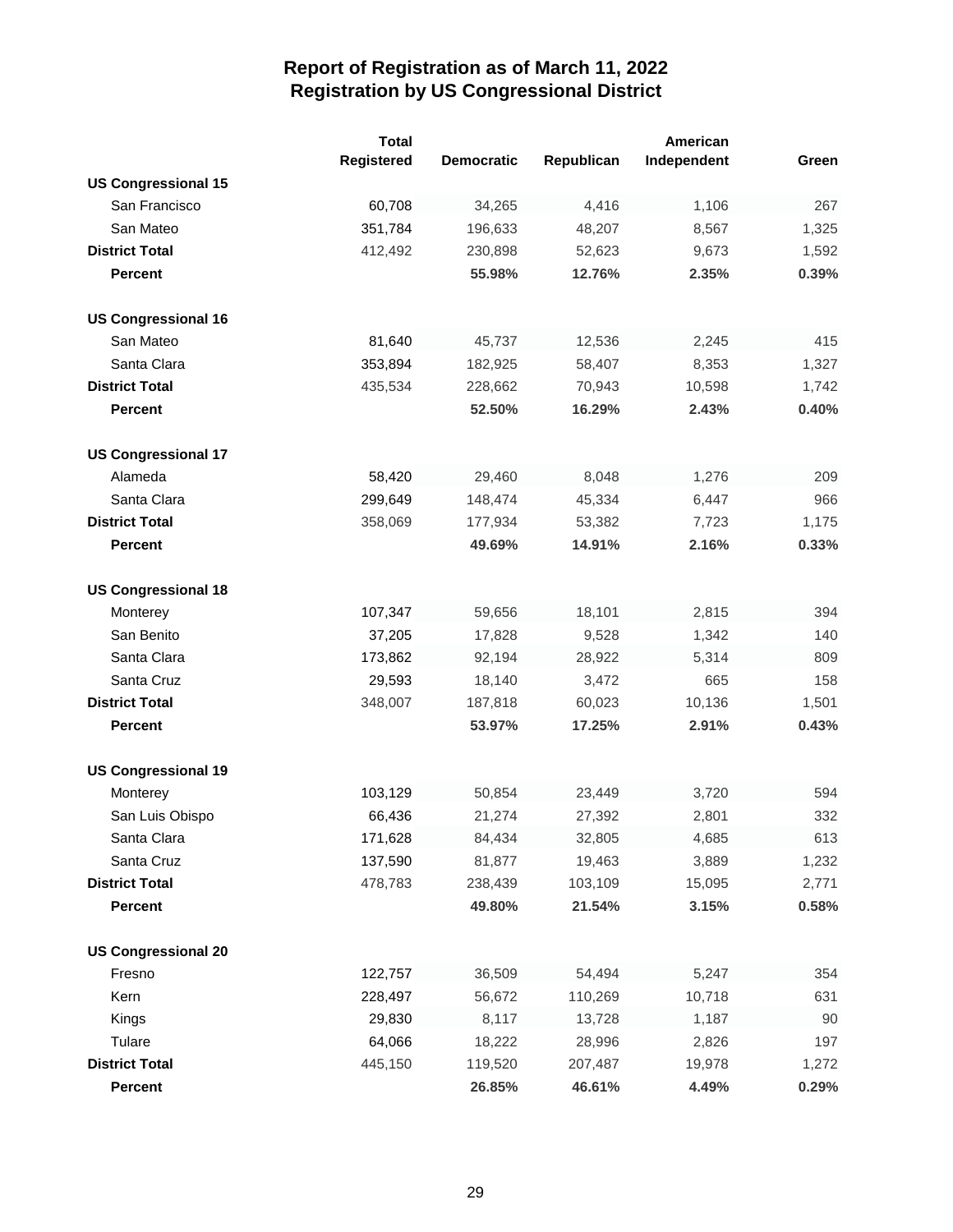|                            |             | Peace and |                |       | <b>No Party</b> |
|----------------------------|-------------|-----------|----------------|-------|-----------------|
|                            | Libertarian | Freedom   | <b>Unknown</b> | Other | Preference      |
| <b>US Congressional 15</b> |             |           |                |       |                 |
| San Francisco              | 289         | 347       | 814            | 348   | 18,856          |
| San Mateo                  | 2,426       | 1,211     | 2,199          | 2,299 | 88,917          |
| <b>District Total</b>      | 2,715       | 1,558     | 3,013          | 2,647 | 107,773         |
| <b>Percent</b>             | 0.66%       | 0.38%     | 0.73%          | 0.64% | 26.13%          |
| <b>US Congressional 16</b> |             |           |                |       |                 |
| San Mateo                  | 745         | 184       | 380            | 495   | 18,903          |
| Santa Clara                | 2,931       | 1,179     | 65             | 946   | 97,761          |
| <b>District Total</b>      | 3,676       | 1,363     | 445            | 1,441 | 116,664         |
| <b>Percent</b>             | 0.84%       | 0.31%     | 0.10%          | 0.33% | 26.79%          |
|                            |             |           |                |       |                 |
| <b>US Congressional 17</b> |             |           |                |       |                 |
| Alameda                    | 321         | 180       | $\mathbf 0$    | 310   | 18,616          |
| Santa Clara                | 2,218       | 1,073     | 76             | 796   | 94,265          |
| <b>District Total</b>      | 2,539       | 1,253     | 76             | 1,106 | 112,881         |
| <b>Percent</b>             | 0.71%       | 0.35%     | 0.02%          | 0.31% | 31.52%          |
| <b>US Congressional 18</b> |             |           |                |       |                 |
| Monterey                   | 857         | 770       | 1,310          | 186   | 23,258          |
| San Benito                 | 423         | 180       | 37             | 154   | 7,573           |
| Santa Clara                | 1,668       | 1,135     | 55             | 675   | 43,090          |
| Santa Cruz                 | 239         | 248       | 65             | 197   | 6,409           |
| <b>District Total</b>      | 3,187       | 2,333     | 1,467          | 1,212 | 80,330          |
| <b>Percent</b>             | 0.92%       | 0.67%     | 0.42%          | 0.35% | 23.08%          |
|                            |             |           |                |       |                 |
| <b>US Congressional 19</b> |             |           |                |       |                 |
| Monterey                   | 1,099       | 342       | 973            | 218   | 21,880          |
| San Luis Obispo            | 961         | 202       | 254            | 655   | 12,565          |
| Santa Clara                | 1,393       | 726       | 40             | 608   | 46,324          |
| Santa Cruz                 | 1,619       | 463       | 142            | 1,012 | 27,893          |
| <b>District Total</b>      | 5,072       | 1,733     | 1,409          | 2,493 | 108,662         |
| <b>Percent</b>             | 1.06%       | 0.36%     | 0.29%          | 0.52% | 22.70%          |
| <b>US Congressional 20</b> |             |           |                |       |                 |
| Fresno                     | 1,460       | 400       | 560            | 1,188 | 22,545          |
| Kern                       | 3,369       | 966       | 1,979          | 1,057 | 42,836          |
| Kings                      | 435         | 115       | 186            | 151   | 5,821           |
| Tulare                     | 780         | 293       | 451            | 440   | 11,861          |
| <b>District Total</b>      | 6,044       | 1,774     | 3,176          | 2,836 | 83,063          |
| Percent                    | 1.36%       | 0.40%     | 0.71%          | 0.64% | 18.66%          |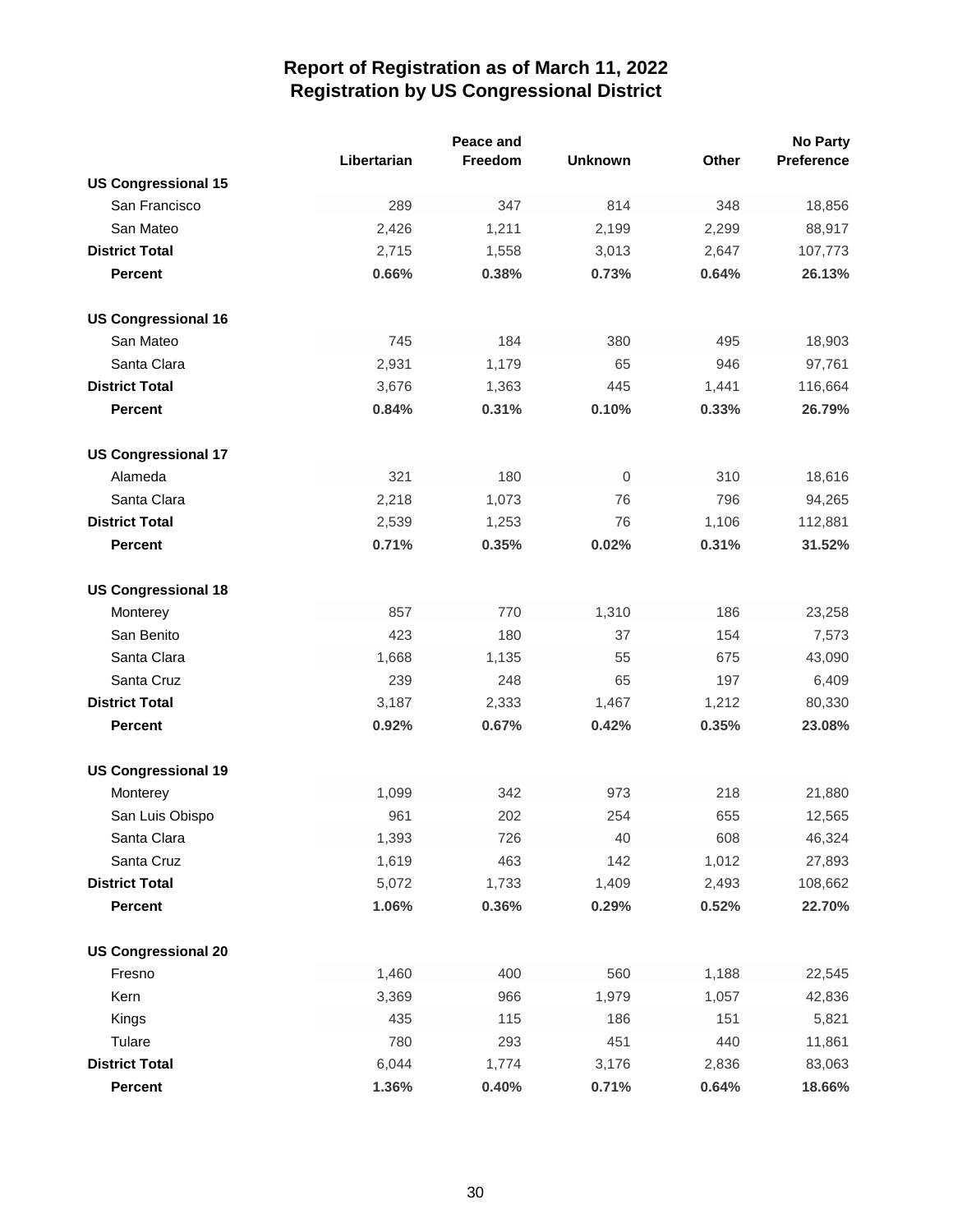|                            | <b>Total</b><br>Registered | <b>Democratic</b> | Republican | American<br>Independent | Green |
|----------------------------|----------------------------|-------------------|------------|-------------------------|-------|
| <b>US Congressional 21</b> |                            |                   |            |                         |       |
| Fresno                     | 266,343                    | 122,497           | 63,728     | 9,680                   | 946   |
| Tulare                     | 72,552                     | 25,500            | 25,614     | 2,886                   | 218   |
| <b>District Total</b>      | 338,895                    | 147,997           | 89,342     | 12,566                  | 1,164 |
| <b>Percent</b>             |                            | 43.67%            | 26.36%     | 3.71%                   | 0.34% |
|                            |                            |                   |            |                         |       |
| <b>US Congressional 22</b> |                            |                   |            |                         |       |
| Kern                       | 198,026                    | 91,332            | 45,069     | 7,143                   | 627   |
| Kings                      | 31,557                     | 12,487            | 10,243     | 1,217                   | 82    |
| Tulare                     | 70,457                     | 25,513            | 22,834     | 2,900                   | 208   |
| <b>District Total</b>      | 300,040                    | 129,332           | 78,146     | 11,260                  | 917   |
| <b>Percent</b>             |                            | 43.10%            | 26.05%     | 3.75%                   | 0.31% |
|                            |                            |                   |            |                         |       |
| <b>US Congressional 23</b> |                            |                   |            |                         |       |
| Kern                       | 9,006                      | 2,937             | 3,195      | 497                     | 33    |
| Los Angeles                | 8,463                      | 3,417             | 2,464      | 373                     | 47    |
| San Bernardino             | 385,465                    | 128,899           | 141,452    | 20,964                  | 1,477 |
| <b>District Total</b>      | 402,934                    | 135,253           | 147,111    | 21,834                  | 1,557 |
| <b>Percent</b>             |                            | 33.57%            | 36.51%     | 5.42%                   | 0.39% |
|                            |                            |                   |            |                         |       |
| <b>US Congressional 24</b> |                            |                   |            |                         |       |
| San Luis Obispo            | 116,272                    | 48,344            | 35,552     | 4,528                   | 658   |
| Santa Barbara              | 234,376                    | 110,238           | 58,282     | 8,189                   | 1,112 |
| Ventura                    | 89,354                     | 41,437            | 22,919     | 3,432                   | 550   |
| <b>District Total</b>      | 440,002                    | 200,019           | 116,753    | 16,149                  | 2,320 |
| <b>Percent</b>             |                            | 45.46%            | 26.53%     | 3.67%                   | 0.53% |
|                            |                            |                   |            |                         |       |
| <b>US Congressional 25</b> |                            |                   |            |                         |       |
| Imperial                   | 86,779                     | 41,634            | 18,031     | 2,498                   | 273   |
| Riverside                  | 279,598                    | 121,122           | 80,257     | 11,831                  | 954   |
| San Bernardino             | 2,928                      | 830               | 1,225      | 227                     | 8     |
| <b>District Total</b>      | 369,305                    | 163,586           | 99,513     | 14,556                  | 1,235 |
| <b>Percent</b>             |                            | 44.30%            | 26.95%     | 3.94%                   | 0.33% |
|                            |                            |                   |            |                         |       |
| <b>US Congressional 26</b> |                            |                   |            |                         |       |
| Los Angeles                | 38,772                     | 17,148            | 10,376     | 1,345                   | 130   |
| Ventura                    | 418,291                    | 178,868           | 120,832    | 14,819                  | 1,436 |
| <b>District Total</b>      | 457,063                    | 196,016           | 131,208    | 16,164                  | 1,566 |
| Percent                    |                            | 42.89%            | 28.71%     | 3.54%                   | 0.34% |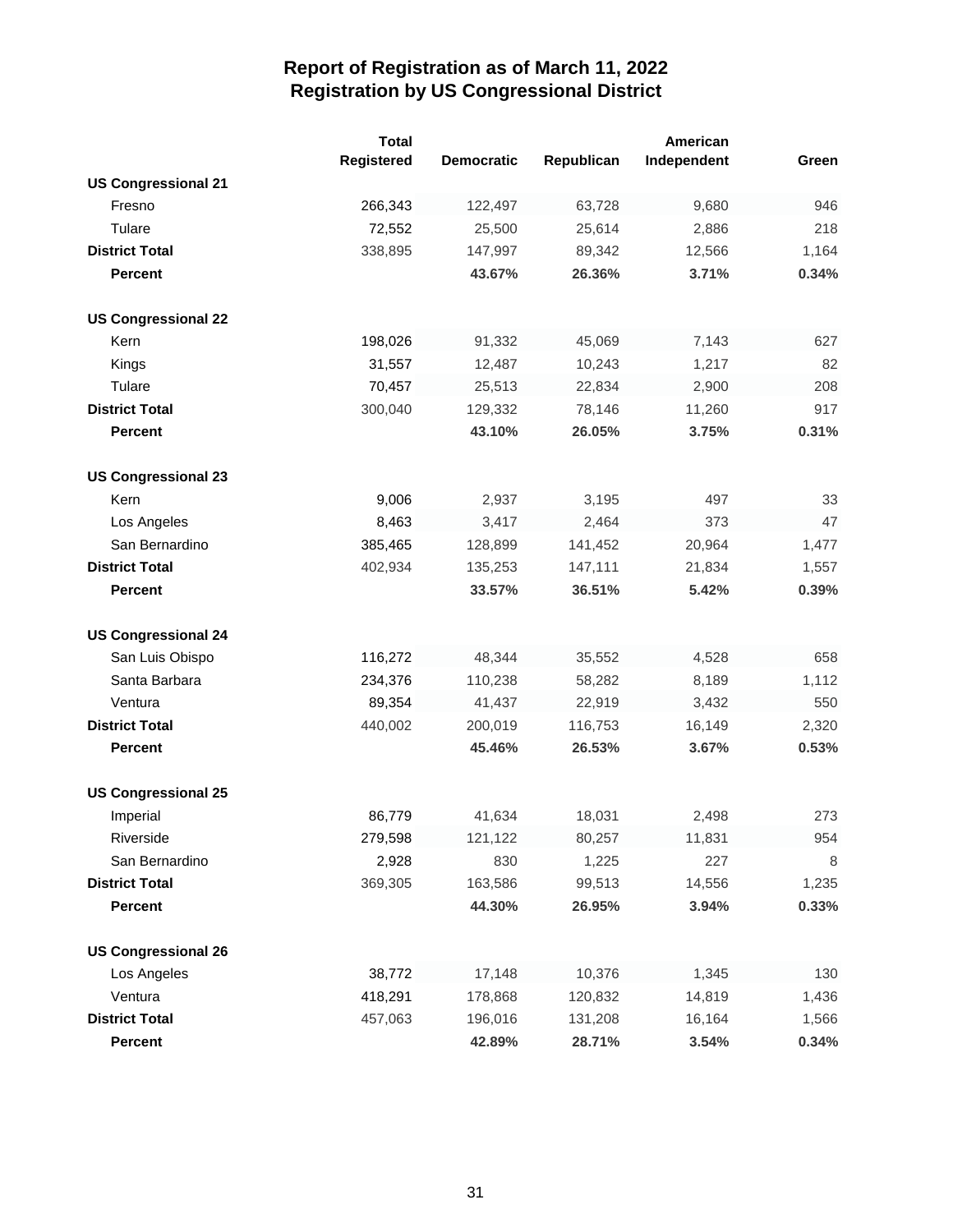|                            |             | Peace and |                |       | <b>No Party</b> |
|----------------------------|-------------|-----------|----------------|-------|-----------------|
|                            | Libertarian | Freedom   | <b>Unknown</b> | Other | Preference      |
| <b>US Congressional 21</b> |             |           |                |       |                 |
| Fresno                     | 2,380       | 2,121     | 1,894          | 2,784 | 60,313          |
| Tulare                     | 874         | 477       | 619            | 545   | 15,819          |
| <b>District Total</b>      | 3,254       | 2,598     | 2,513          | 3,329 | 76,132          |
| <b>Percent</b>             | 0.96%       | 0.77%     | 0.74%          | 0.98% | 22.46%          |
|                            |             |           |                |       |                 |
| <b>US Congressional 22</b> |             |           |                |       |                 |
| Kern                       | 1,895       | 1,843     | 3,036          | 932   | 46,149          |
| Kings                      | 369         | 233       | 246            | 180   | 6,500           |
| Tulare                     | 716         | 525       | 676            | 500   | 16,585          |
| <b>District Total</b>      | 2,980       | 2,601     | 3,958          | 1,612 | 69,234          |
| <b>Percent</b>             | 0.99%       | 0.87%     | 1.32%          | 0.54% | 23.07%          |
|                            |             |           |                |       |                 |
| <b>US Congressional 23</b> |             |           |                |       |                 |
| Kern                       | 112         | 69        | 144            | 69    | 1,950           |
| Los Angeles                | 100         | 75        | 67             | 82    | 1,838           |
| San Bernardino             | 4,955       | 2,592     | 1,834          | 4,439 | 78,853          |
| <b>District Total</b>      | 5,167       | 2,736     | 2,045          | 4,590 | 82,641          |
| <b>Percent</b>             | 1.28%       | 0.68%     | 0.51%          | 1.14% | 20.51%          |
|                            |             |           |                |       |                 |
| <b>US Congressional 24</b> |             |           |                |       |                 |
| San Luis Obispo            | 1,542       | 373       | 453            | 1,165 | 23,657          |
| Santa Barbara              | 2,478       | 1,054     | 1,668          | 1,609 | 49,746          |
| Ventura                    | 1,086       | 372       | 464            | 1,097 | 17,997          |
| <b>District Total</b>      | 5,106       | 1,799     | 2,585          | 3,871 | 91,400          |
| <b>Percent</b>             | 1.16%       | 0.41%     | 0.59%          | 0.88% | 20.77%          |
|                            |             |           |                |       |                 |
| <b>US Congressional 25</b> |             |           |                |       |                 |
| Imperial                   | 656         | 754       | 1,009          | 447   | 21,477          |
| Riverside                  | 2,690       | 2,043     | 1,073          | 2,289 | 57,339          |
| San Bernardino             | 23          | 20        | 11             | 28    | 556             |
| <b>District Total</b>      | 3,369       | 2,817     | 2,093          | 2,764 | 79,372          |
| Percent                    | 0.91%       | 0.76%     | 0.57%          | 0.75% | 21.49%          |
|                            |             |           |                |       |                 |
| <b>US Congressional 26</b> |             |           |                |       |                 |
| Los Angeles                | 388         | 80        | 219            | 294   | 8,792           |
| Ventura                    | 4,392       | 1,770     | 2,762          | 4,599 | 88,813          |
| <b>District Total</b>      | 4,780       | 1,850     | 2,981          | 4,893 | 97,605          |
| Percent                    | 1.05%       | 0.40%     | 0.65%          | 1.07% | 21.35%          |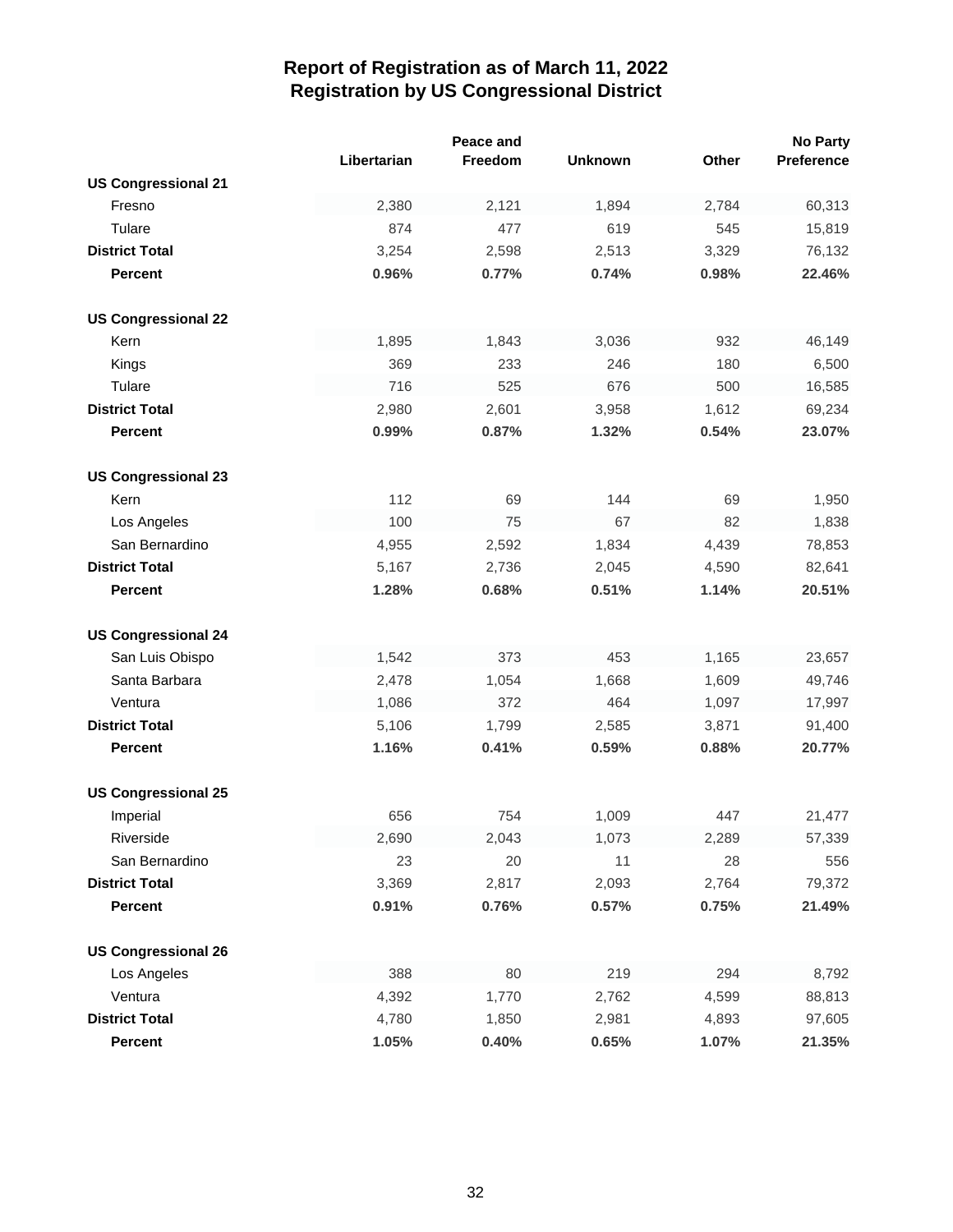|                            | <b>Total</b><br>Registered | <b>Democratic</b> | Republican | American<br>Independent | Green |
|----------------------------|----------------------------|-------------------|------------|-------------------------|-------|
| <b>US Congressional 27</b> |                            |                   |            |                         |       |
| Los Angeles                | 446,861                    | 184,752           | 132,299    | 17,419                  | 1,477 |
| <b>District Total</b>      | 446,861                    | 184,752           | 132,299    | 17,419                  | 1,477 |
| <b>Percent</b>             |                            | 41.34%            | 29.61%     | 3.90%                   | 0.33% |
| <b>US Congressional 28</b> |                            |                   |            |                         |       |
| Los Angeles                | 411,632                    | 198,185           | 81,264     | 9,586                   | 1,622 |
| San Bernardino             | 53,452                     | 17,222            | 22,438     | 2,300                   | 168   |
| <b>District Total</b>      | 465,084                    | 215,407           | 103,702    | 11,886                  | 1,790 |
| <b>Percent</b>             |                            | 46.32%            | 22.30%     | 2.56%                   | 0.38% |
| <b>US Congressional 29</b> |                            |                   |            |                         |       |
| Los Angeles                | 384,466                    | 214,555           | 50,854     | 10,267                  | 1,779 |
| <b>District Total</b>      | 384,466                    | 214,555           | 50,854     | 10,267                  | 1,779 |
| <b>Percent</b>             |                            | 55.81%            | 13.23%     | 2.67%                   | 0.46% |
| <b>US Congressional 30</b> |                            |                   |            |                         |       |
| Los Angeles                | 483,225                    | 261,751           | 76,631     | 12,313                  | 2,282 |
| <b>District Total</b>      | 483,225                    | 261,751           | 76,631     | 12,313                  | 2,282 |
| <b>Percent</b>             |                            | 54.17%            | 15.86%     | 2.55%                   | 0.47% |
| <b>US Congressional 31</b> |                            |                   |            |                         |       |
| Los Angeles                | 411,142                    | 199,412           | 88,017     | 12,389                  | 1,564 |
| <b>District Total</b>      | 411,142                    | 199,412           | 88,017     | 12,389                  | 1,564 |
| <b>Percent</b>             |                            | 48.50%            | 21.41%     | 3.01%                   | 0.38% |
| <b>US Congressional 32</b> |                            |                   |            |                         |       |
| Los Angeles                | 483,779                    | 249,792           | 92,778     | 14,369                  | 1,996 |
| Ventura                    | 1,462                      | 609               | 431        | 56                      | 3     |
| <b>District Total</b>      | 485,241                    | 250,401           | 93,209     | 14,425                  | 1,999 |
| <b>Percent</b>             |                            | 51.60%            | 19.21%     | 2.97%                   | 0.41% |
| <b>US Congressional 33</b> |                            |                   |            |                         |       |
| San Bernardino             | 392,095                    | 182,725           | 93,387     | 15,364                  | 1,356 |
| <b>District Total</b>      | 392,095                    | 182,725           | 93,387     | 15,364                  | 1,356 |
| Percent                    |                            | 46.60%            | 23.82%     | 3.92%                   | 0.35% |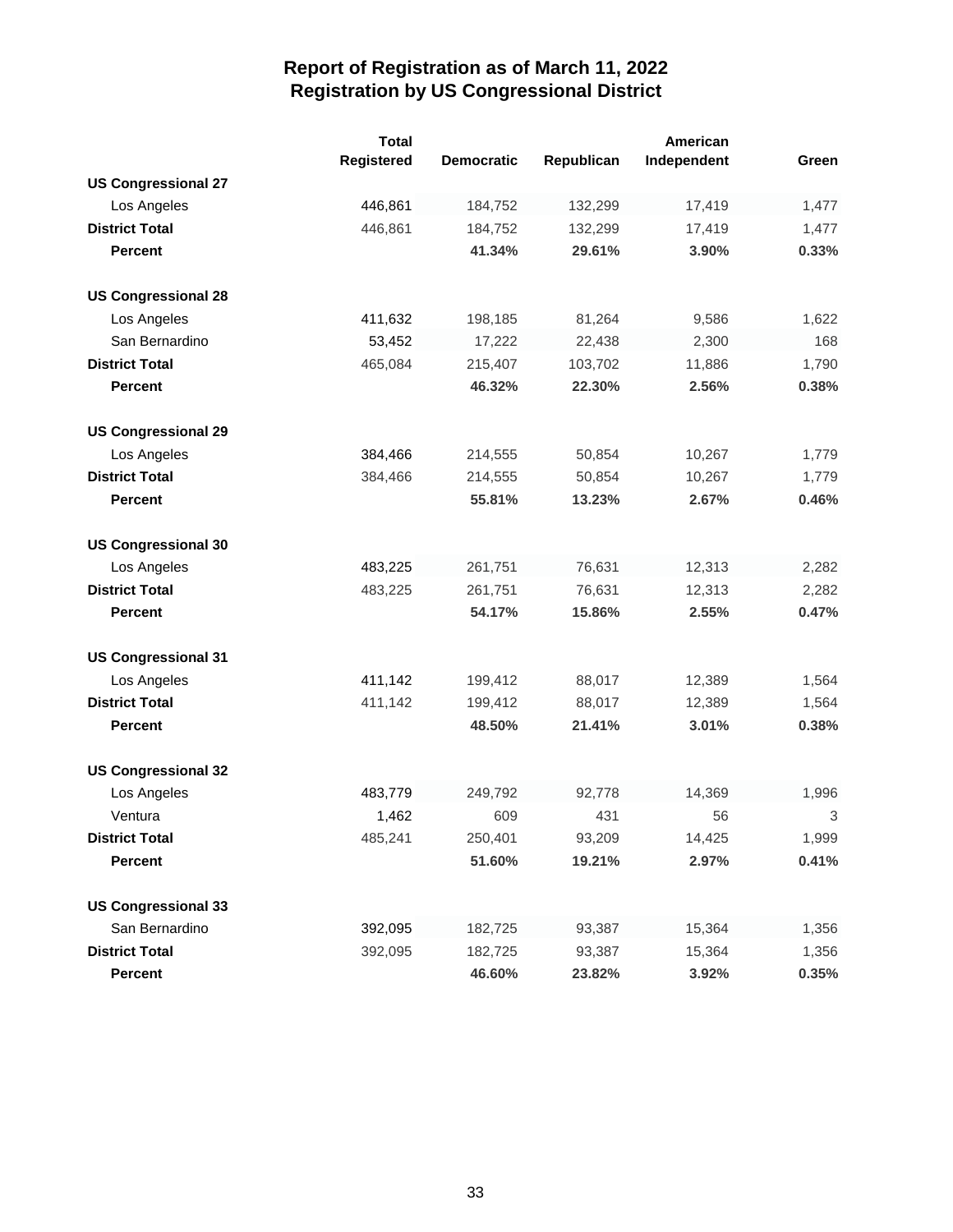|                            |             | Peace and |                |              | <b>No Party</b> |
|----------------------------|-------------|-----------|----------------|--------------|-----------------|
|                            | Libertarian | Freedom   | <b>Unknown</b> | <b>Other</b> | Preference      |
| <b>US Congressional 27</b> |             |           |                |              |                 |
| Los Angeles                | 4,458       | 2,255     | 3,305          | 3,286        | 97,610          |
| <b>District Total</b>      | 4,458       | 2,255     | 3,305          | 3,286        | 97,610          |
| <b>Percent</b>             | 1.00%       | 0.50%     | 0.74%          | 0.74%        | 21.84%          |
|                            |             |           |                |              |                 |
| <b>US Congressional 28</b> |             |           |                |              |                 |
| Los Angeles                | 3,059       | 1,886     | 3,133          | 2,359        | 110,538         |
| San Bernardino             | 597         | 143       | 187            | 349          | 10,048          |
| <b>District Total</b>      | 3,656       | 2,029     | 3,320          | 2,708        | 120,586         |
| <b>Percent</b>             | 0.79%       | 0.44%     | 0.71%          | 0.58%        | 25.93%          |
|                            |             |           |                |              |                 |
| <b>US Congressional 29</b> |             |           |                |              |                 |
| Los Angeles                | 3,096       | 2,913     | 3,530          | 3,041        | 94,431          |
| <b>District Total</b>      | 3,096       | 2,913     | 3,530          | 3,041        | 94,431          |
| <b>Percent</b>             | 0.81%       | 0.76%     | 0.92%          | 0.79%        | 24.56%          |
| <b>US Congressional 30</b> |             |           |                |              |                 |
| Los Angeles                | 3,976       | 2,016     | 3,842          | 3,316        | 117,098         |
| <b>District Total</b>      | 3,976       | 2,016     | 3,842          | 3,316        | 117,098         |
| <b>Percent</b>             | 0.82%       | 0.42%     | 0.80%          | 0.69%        | 24.23%          |
|                            |             |           |                |              |                 |
| <b>US Congressional 31</b> |             |           |                |              |                 |
| Los Angeles                | 3,433       | 3,080     | 3,202          | 2,605        | 97,440          |
| <b>District Total</b>      | 3,433       | 3,080     | 3,202          | 2,605        | 97,440          |
| <b>Percent</b>             | 0.83%       | 0.75%     | 0.78%          | 0.63%        | 23.70%          |
|                            |             |           |                |              |                 |
| <b>US Congressional 32</b> |             |           |                |              |                 |
| Los Angeles                | 4,115       | 2,013     | 3,397          | 3,442        | 111,877         |
| Ventura                    | 12          | 5         | 10             | 11           | 325             |
| <b>District Total</b>      | 4,127       | 2,018     | 3,407          | 3,453        | 112,202         |
| <b>Percent</b>             | 0.85%       | 0.42%     | 0.70%          | 0.71%        | 23.12%          |
| <b>US Congressional 33</b> |             |           |                |              |                 |
| San Bernardino             | 3,636       | 3,253     | 2,106          | 3,711        | 86,557          |
| <b>District Total</b>      | 3,636       | 3,253     | 2,106          | 3,711        | 86,557          |
| Percent                    | 0.93%       | 0.83%     | 0.54%          | 0.95%        | 22.08%          |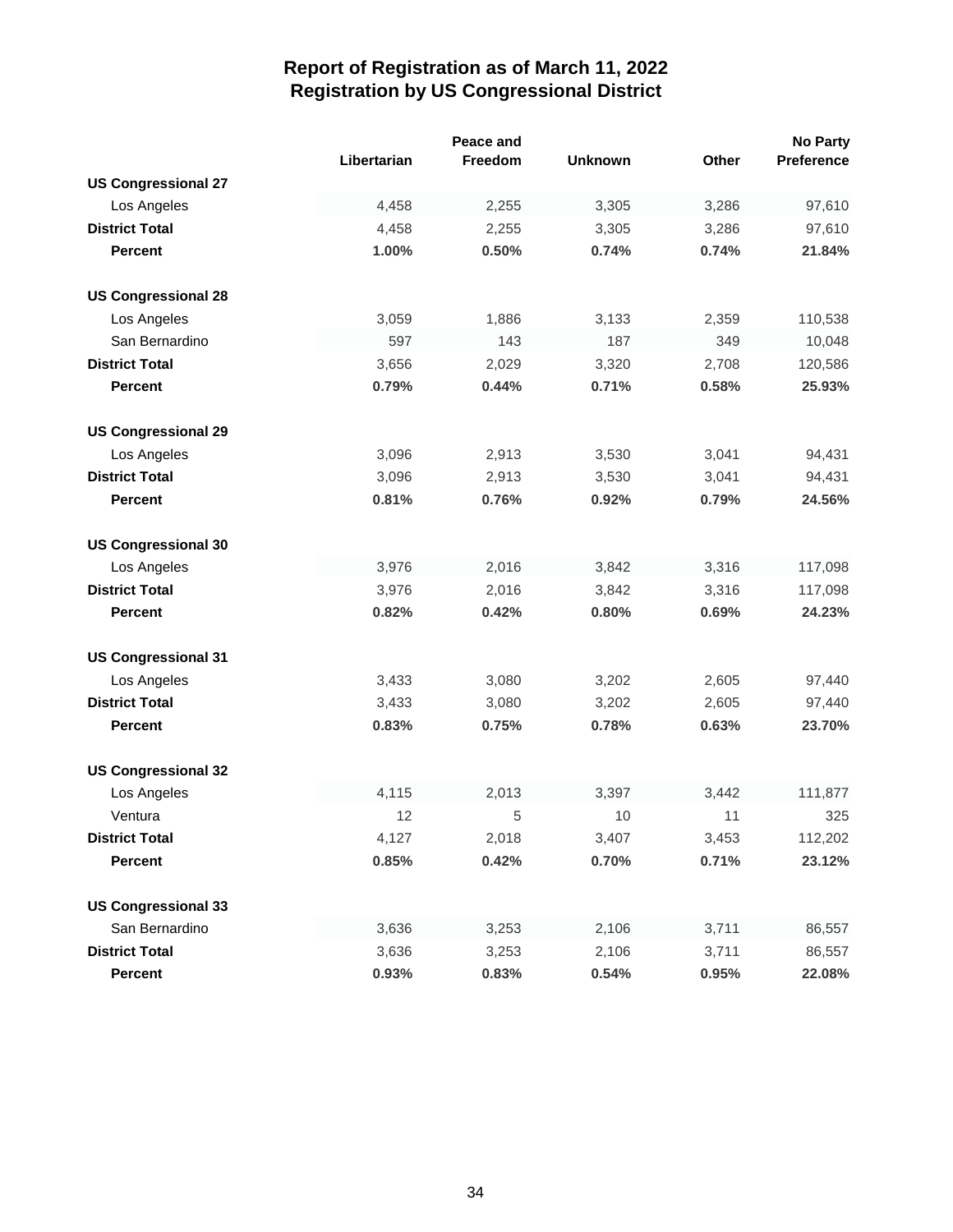|                            | <b>Total</b> |                   |            | American    |       |
|----------------------------|--------------|-------------------|------------|-------------|-------|
|                            | Registered   | <b>Democratic</b> | Republican | Independent | Green |
| <b>US Congressional 34</b> |              |                   |            |             |       |
| Los Angeles                | 358,323      | 220,224           | 32,467     | 7,558       | 1,995 |
| <b>District Total</b>      | 358,323      | 220,224           | 32,467     | 7,558       | 1,995 |
| <b>Percent</b>             |              | 61.46%            | 9.06%      | 2.11%       | 0.56% |
| <b>US Congressional 35</b> |              |                   |            |             |       |
| Los Angeles                | 73,473       | 38,469            | 11,648     | 2,335       | 329   |
| Riverside                  | 26,103       | 10,487            | 7,737      | 857         | 51    |
| San Bernardino             | 276,277      | 130,197           | 64,254     | 10,040      | 1,008 |
| <b>District Total</b>      | 375,853      | 179,153           | 83,639     | 13,232      | 1,388 |
| <b>Percent</b>             |              | 47.67%            | 22.25%     | 3.52%       | 0.37% |
| <b>US Congressional 36</b> |              |                   |            |             |       |
| Los Angeles                | 504,442      | 253,909           | 101,863    | 14,592      | 2,083 |
| <b>District Total</b>      | 504,442      | 253,909           | 101,863    | 14,592      | 2,083 |
| <b>Percent</b>             |              | 50.33%            | 20.19%     | 2.89%       | 0.41% |
| <b>US Congressional 37</b> |              |                   |            |             |       |
| Los Angeles                | 400,435      | 265,144           | 27,119     | 9,568       | 1,528 |
| <b>District Total</b>      | 400,435      | 265,144           | 27,119     | 9,568       | 1,528 |
| <b>Percent</b>             |              | 66.21%            | 6.77%      | 2.39%       | 0.38% |
| <b>US Congressional 38</b> |              |                   |            |             |       |
| Los Angeles                | 411,251      | 200,680           | 88,157     | 11,376      | 1,503 |
| Orange                     | 33,154       | 14,046            | 9,952      | 1,116       | 110   |
| <b>District Total</b>      | 444,405      | 214,726           | 98,109     | 12,492      | 1,613 |
| <b>Percent</b>             |              | 48.32%            | 22.08%     | 2.81%       | 0.36% |
| <b>US Congressional 39</b> |              |                   |            |             |       |
| Riverside                  | 369,173      | 176,159           | 87,594     | 12,848      | 1,312 |
| <b>District Total</b>      | 369,173      | 176,159           | 87,594     | 12,848      | 1,312 |
| <b>Percent</b>             |              | 47.72%            | 23.73%     | 3.48%       | 0.36% |
| <b>US Congressional 40</b> |              |                   |            |             |       |
| Orange                     | 445,689      | 147,071           | 172,045    | 15,604      | 1,319 |
| Riverside                  | 6,735        | 2,253             | 2,483      | 269         | 22    |
| San Bernardino             | 35,262       | 12,556            | 12,046     | 1,193       | 83    |
| <b>District Total</b>      | 487,686      | 161,880           | 186,574    | 17,066      | 1,424 |
| Percent                    |              | 33.19%            | 38.26%     | 3.50%       | 0.29% |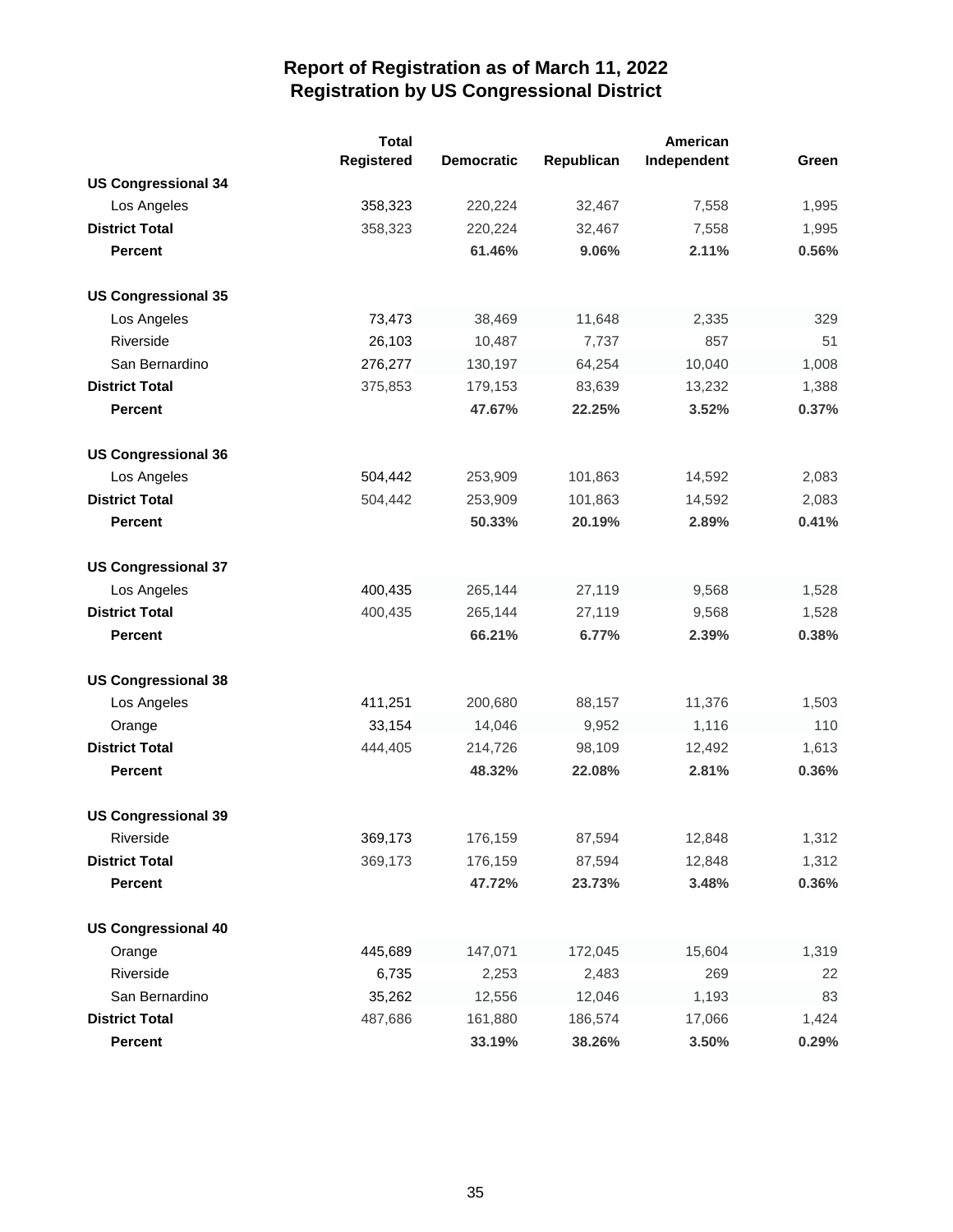|                            |             | Peace and |                |       | <b>No Party</b> |
|----------------------------|-------------|-----------|----------------|-------|-----------------|
|                            | Libertarian | Freedom   | <b>Unknown</b> | Other | Preference      |
| <b>US Congressional 34</b> |             |           |                |       |                 |
| Los Angeles                | 2,419       | 3,078     | 3,445          | 2,954 | 84,183          |
| <b>District Total</b>      | 2,419       | 3,078     | 3,445          | 2,954 | 84,183          |
| <b>Percent</b>             | 0.68%       | 0.86%     | 0.96%          | 0.82% | 23.49%          |
| <b>US Congressional 35</b> |             |           |                |       |                 |
| Los Angeles                | 687         | 909       | 647            | 509   | 17,940          |
| Riverside                  | 246         | 107       | 83             | 164   | 6,371           |
| San Bernardino             | 2,762       | 2,133     | 1,433          | 2,075 | 62,375          |
| <b>District Total</b>      | 3,695       | 3,149     | 2,163          | 2,748 | 86,686          |
| <b>Percent</b>             | 0.98%       | 0.84%     | 0.58%          | 0.73% | 23.06%          |
| <b>US Congressional 36</b> |             |           |                |       |                 |
| Los Angeles                | 4,800       | 1,393     | 2,715          | 3,674 | 119,413         |
| <b>District Total</b>      | 4,800       | 1,393     | 2,715          | 3,674 | 119,413         |
| <b>Percent</b>             | 0.95%       | 0.28%     | 0.54%          | 0.73% | 23.67%          |
| <b>US Congressional 37</b> |             |           |                |       |                 |
| Los Angeles                | 2,270       | 3,212     | 3,555          | 3,747 | 84,292          |
| <b>District Total</b>      | 2,270       | 3,212     | 3,555          | 3,747 | 84,292          |
| <b>Percent</b>             | 0.57%       | 0.80%     | 0.89%          | 0.94% | 21.05%          |
| <b>US Congressional 38</b> |             |           |                |       |                 |
| Los Angeles                | 3,079       | 2,579     | 2,823          | 2,550 | 98,504          |
| Orange                     | 339         | 140       | 48             | 88    | 7,315           |
| <b>District Total</b>      | 3,418       | 2,719     | 2,871          | 2,638 | 105,819         |
| <b>Percent</b>             | 0.77%       | 0.61%     | 0.65%          | 0.59% | 23.81%          |
| <b>US Congressional 39</b> |             |           |                |       |                 |
| Riverside                  | 3,613       | 2,706     | 1,462          | 3,581 | 79,898          |
| <b>District Total</b>      | 3,613       | 2,706     | 1,462          | 3,581 | 79,898          |
| <b>Percent</b>             | 0.98%       | 0.73%     | 0.40%          | 0.97% | 21.64%          |
| <b>US Congressional 40</b> |             |           |                |       |                 |
| Orange                     | 5,275       | 1,210     | 432            | 1,004 | 101,729         |
| Riverside                  | 98          | 19        | 28             | 42    | 1,521           |
| San Bernardino             | 305         | 122       | 144            | 203   | 8,610           |
| <b>District Total</b>      | 5,678       | 1,351     | 604            | 1,249 | 111,860         |
| <b>Percent</b>             | 1.16%       | 0.28%     | 0.12%          | 0.26% | 22.94%          |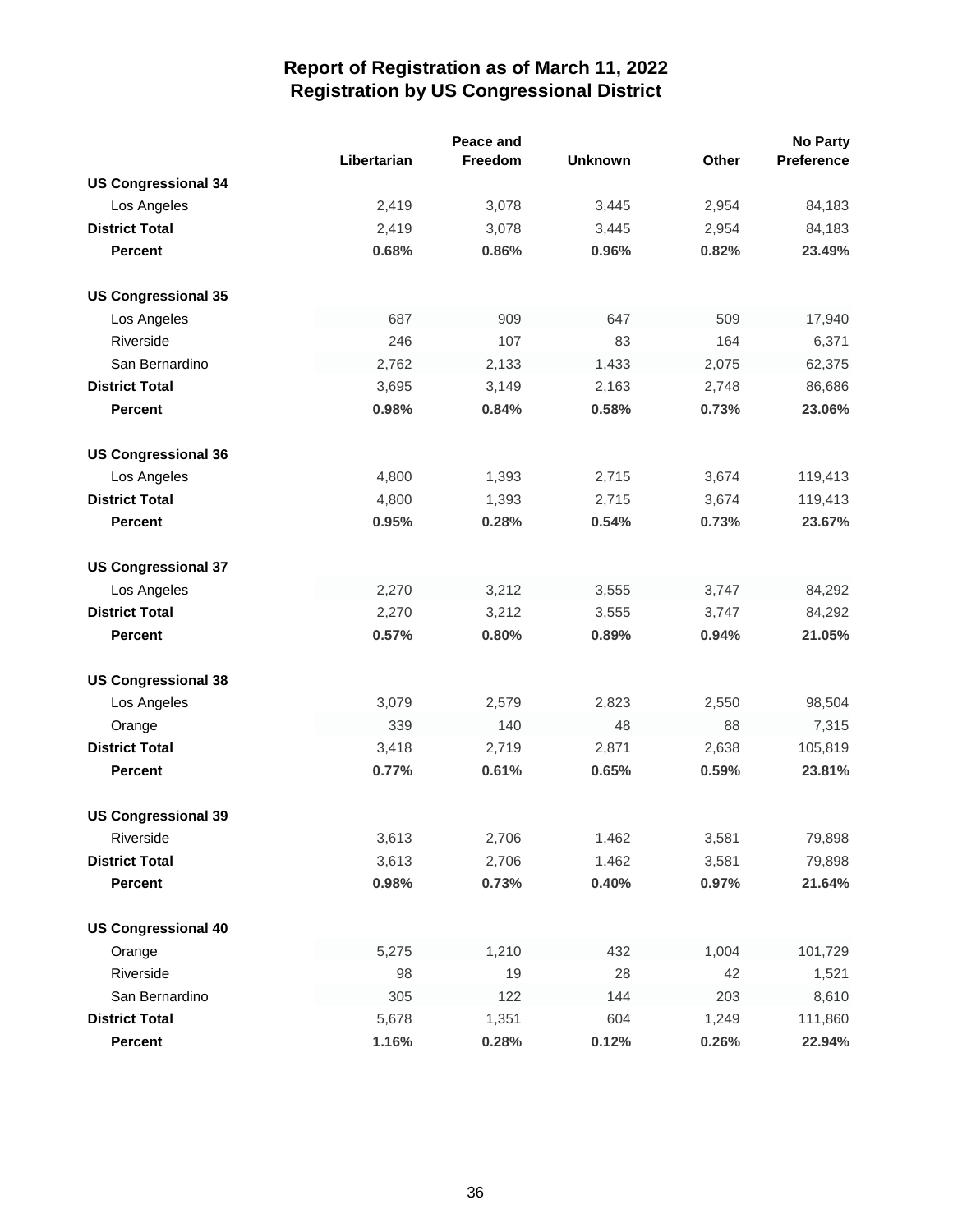|                            | <b>Total</b> |                   |            |             |       |
|----------------------------|--------------|-------------------|------------|-------------|-------|
|                            | Registered   | <b>Democratic</b> | Republican | Independent | Green |
| <b>US Congressional 41</b> |              |                   |            |             |       |
| Riverside                  | 458,282      | 166,814           | 167,078    | 19,584      | 1,406 |
| <b>District Total</b>      | 458,282      | 166,814           | 167,078    | 19,584      | 1,406 |
| <b>Percent</b>             |              | 36.40%            | 36.46%     | 4.27%       | 0.31% |
| <b>US Congressional 42</b> |              |                   |            |             |       |
| Los Angeles                | 401,437      | 219,488           | 65,620     | 12,005      | 2,004 |
| <b>District Total</b>      | 401,437      | 219,488           | 65,620     | 12,005      | 2,004 |
| <b>Percent</b>             |              | 54.68%            | 16.35%     | 2.99%       | 0.50% |
| <b>US Congressional 43</b> |              |                   |            |             |       |
| Los Angeles                | 400,171      | 247,979           | 39,288     | 10,598      | 1,404 |
| <b>District Total</b>      | 400,171      | 247,979           | 39,288     | 10,598      | 1,404 |
| <b>Percent</b>             |              | 61.97%            | 9.82%      | 2.65%       | 0.35% |
| <b>US Congressional 44</b> |              |                   |            |             |       |
| Los Angeles                | 419,424      | 234,790           | 62,314     | 11,905      | 1,612 |
| <b>District Total</b>      | 419,424      | 234,790           | 62,314     | 11,905      | 1,612 |
| <b>Percent</b>             |              | 55.98%            | 14.86%     | 2.84%       | 0.38% |
| <b>US Congressional 45</b> |              |                   |            |             |       |
| Los Angeles                | 52,186       | 23,583            | 11,477     | 1,182       | 143   |
| Orange                     | 383,016      | 140,224           | 129,556    | 11,629      | 1,164 |
| <b>District Total</b>      | 435,202      | 163,807           | 141,033    | 12,811      | 1,307 |
| <b>Percent</b>             |              | 37.64%            | 32.41%     | 2.94%       | 0.30% |
| <b>US Congressional 46</b> |              |                   |            |             |       |
| Orange                     | 329,874      | 162,600           | 71,375     | 9,157       | 1,203 |
| <b>District Total</b>      | 329,874      | 162,600           | 71,375     | 9,157       | 1,203 |
| <b>Percent</b>             |              | 49.29%            | 21.64%     | 2.78%       | 0.36% |
| <b>US Congressional 47</b> |              |                   |            |             |       |
| Orange                     | 448,712      | 158,944           | 153,217    | 15,354      | 1,479 |
| <b>District Total</b>      | 448,712      | 158,944           | 153,217    | 15,354      | 1,479 |
| Percent                    |              | 35.42%            | 34.15%     | 3.42%       | 0.33% |
| <b>US Congressional 48</b> |              |                   |            |             |       |
| Riverside                  | 156,146      | 46,082            | 63,649     | 7,751       | 440   |
| San Diego                  | 315,435      | 93,196            | 129,272    | 14,394      | 1,099 |
| <b>District Total</b>      | 471,581      | 139,278           | 192,921    | 22,145      | 1,539 |
| Percent                    |              | 29.53%            | 40.91%     | 4.70%       | 0.33% |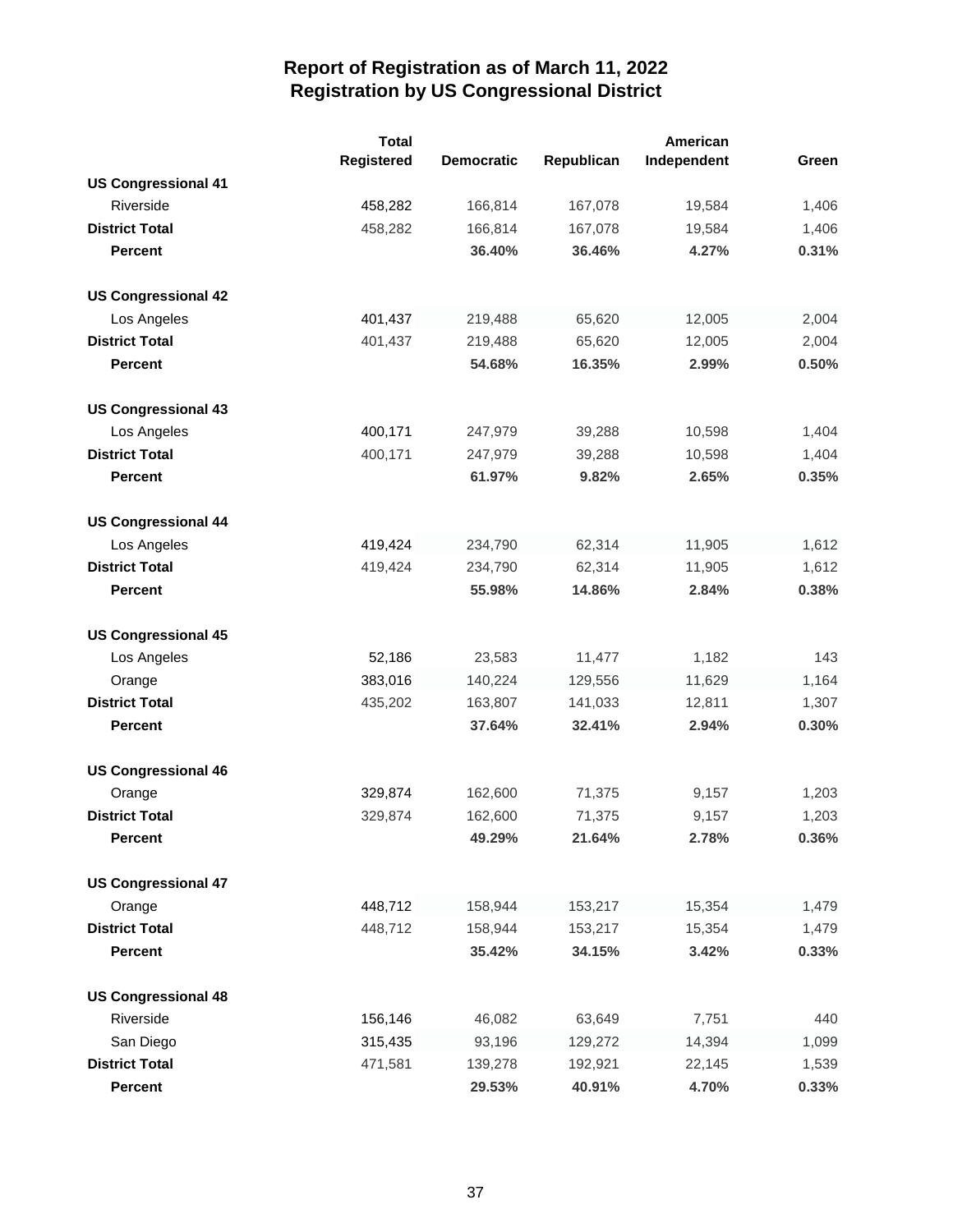|                            |             | Peace and |                |       | <b>No Party</b> |
|----------------------------|-------------|-----------|----------------|-------|-----------------|
|                            | Libertarian | Freedom   | <b>Unknown</b> | Other | Preference      |
| <b>US Congressional 41</b> |             |           |                |       |                 |
| Riverside                  | 5,418       | 1,906     | 1,453          | 4,061 | 90,562          |
| <b>District Total</b>      | 5,418       | 1,906     | 1,453          | 4,061 | 90,562          |
| <b>Percent</b>             | 1.18%       | 0.42%     | 0.32%          | 0.89% | 19.76%          |
| <b>US Congressional 42</b> |             |           |                |       |                 |
| Los Angeles                | 3,607       | 3,276     | 3,189          | 3,193 | 89,055          |
| <b>District Total</b>      | 3,607       | 3,276     | 3,189          | 3,193 | 89,055          |
| <b>Percent</b>             | 0.90%       | 0.82%     | 0.79%          | 0.80% | 22.18%          |
| <b>US Congressional 43</b> |             |           |                |       |                 |
| Los Angeles                | 2,426       | 3,389     | 3,373          | 4,063 | 87,651          |
| <b>District Total</b>      | 2,426       | 3,389     | 3,373          | 4,063 | 87,651          |
| <b>Percent</b>             | 0.61%       | 0.85%     | 0.84%          | 1.02% | 21.90%          |
| <b>US Congressional 44</b> |             |           |                |       |                 |
| Los Angeles                | 3,281       | 3,721     | 3,444          | 3,260 | 95,097          |
| <b>District Total</b>      | 3,281       | 3,721     | 3,444          | 3,260 | 95,097          |
| <b>Percent</b>             | 0.78%       | 0.89%     | 0.82%          | 0.78% | 22.67%          |
| <b>US Congressional 45</b> |             |           |                |       |                 |
| Los Angeles                | 323         | 325       | 377            | 279   | 14,497          |
| Orange                     | 3,791       | 1,781     | 516            | 1,257 | 93,098          |
| <b>District Total</b>      | 4,114       | 2,106     | 893            | 1,536 | 107,595         |
| <b>Percent</b>             | 0.95%       | 0.48%     | 0.21%          | 0.35% | 24.72%          |
| <b>US Congressional 46</b> |             |           |                |       |                 |
| Orange                     | 3,343       | 2,408     | 352            | 1,105 | 78,331          |
| <b>District Total</b>      | 3,343       | 2,408     | 352            | 1,105 | 78,331          |
| <b>Percent</b>             | 1.01%       | 0.73%     | 0.11%          | 0.33% | 23.75%          |
| <b>US Congressional 47</b> |             |           |                |       |                 |
| Orange                     | 5,680       | 1,181     | 507            | 1,057 | 111,293         |
| <b>District Total</b>      | 5,680       | 1,181     | 507            | 1,057 | 111,293         |
| <b>Percent</b>             | 1.27%       | 0.26%     | 0.11%          | 0.24% | 24.80%          |
| <b>US Congressional 48</b> |             |           |                |       |                 |
| Riverside                  | 2,323       | 595       | 467            | 1,488 | 33,351          |
| San Diego                  | 4,320       | 1,215     | 1,360          | 1,005 | 69,574          |
| <b>District Total</b>      | 6,643       | 1,810     | 1,827          | 2,493 | 102,925         |
| Percent                    | 1.41%       | 0.38%     | 0.39%          | 0.53% | 21.83%          |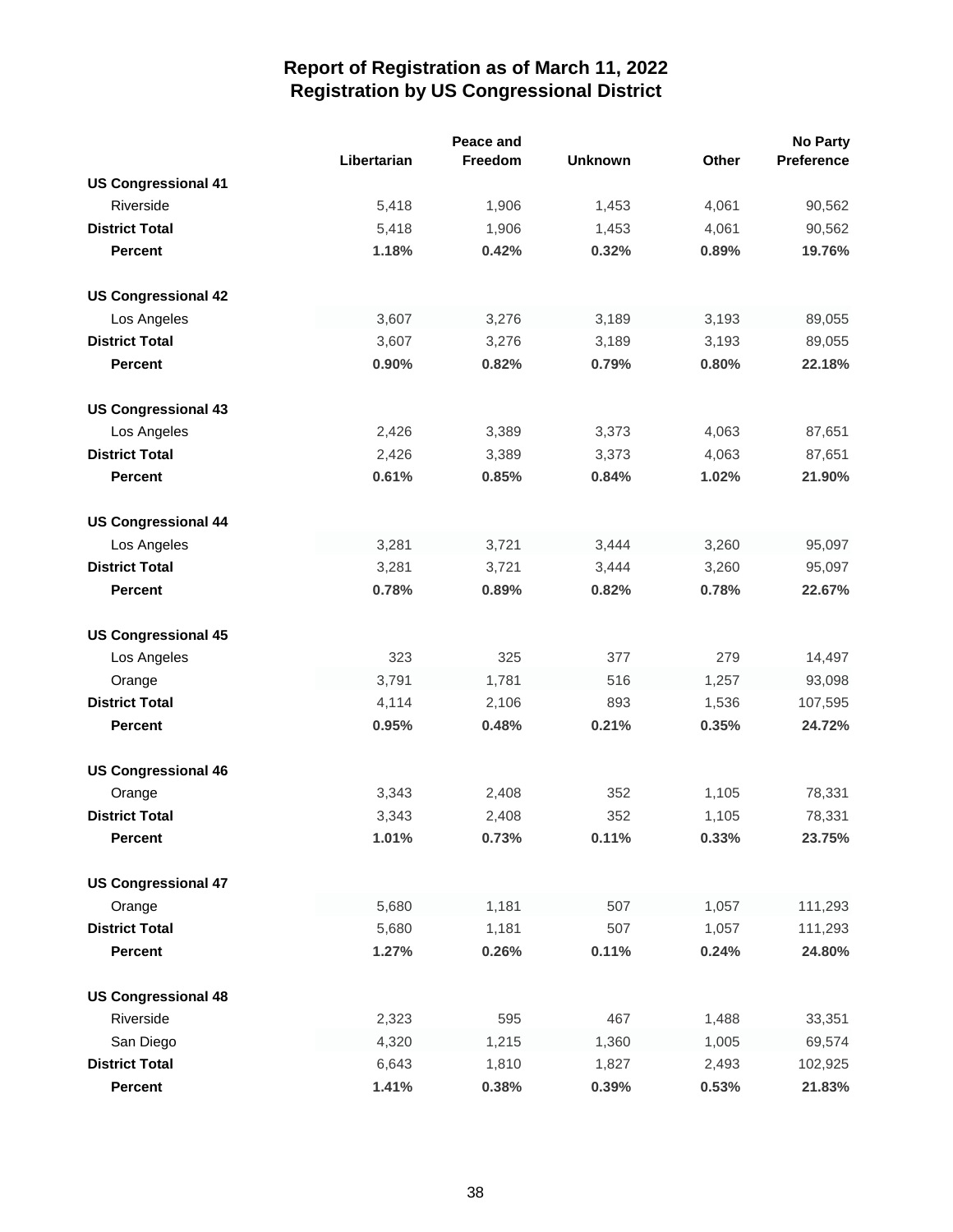|                            | <b>Total</b><br>Registered | <b>Democratic</b> | Republican | American<br>Independent | Green  |
|----------------------------|----------------------------|-------------------|------------|-------------------------|--------|
| <b>US Congressional 49</b> |                            |                   |            |                         |        |
| Orange                     | 162,444                    | 50,165            | 66,154     | 6,690                   | 454    |
| San Diego                  | 308,486                    | 119,669           | 92,052     | 13,535                  | 1,226  |
| <b>District Total</b>      | 470,930                    | 169,834           | 158,206    | 20,225                  | 1,680  |
| <b>Percent</b>             |                            | 36.06%            | 33.59%     | 4.29%                   | 0.36%  |
| <b>US Congressional 50</b> |                            |                   |            |                         |        |
| San Diego                  | 460,831                    | 198,681           | 115,335    | 17,207                  | 1,781  |
| <b>District Total</b>      | 460,831                    | 198,681           | 115,335    | 17,207                  | 1,781  |
| <b>Percent</b>             |                            | 43.11%            | 25.03%     | 3.73%                   | 0.39%  |
| <b>US Congressional 51</b> |                            |                   |            |                         |        |
| San Diego                  | 442,238                    | 188,611           | 111,866    | 17,420                  | 1,704  |
| <b>District Total</b>      | 442,238                    | 188,611           | 111,866    | 17,420                  | 1,704  |
| <b>Percent</b>             |                            | 42.65%            | 25.30%     | 3.94%                   | 0.39%  |
| <b>US Congressional 52</b> |                            |                   |            |                         |        |
| San Diego                  | 419,946                    | 202,045           | 78,370     | 13,320                  | 1,694  |
| <b>District Total</b>      | 419,946                    | 202,045           | 78,370     | 13,320                  | 1,694  |
| <b>Percent</b>             |                            | 48.11%            | 18.66%     | 3.17%                   | 0.40%  |
| <b>State Total</b>         | 22,038,154                 | 10,300,858        | 5,271,605  | 742,581                 | 91,636 |
| <b>Percent</b>             |                            | 46.74%            | 23.92%     | 3.37%                   | 0.42%  |